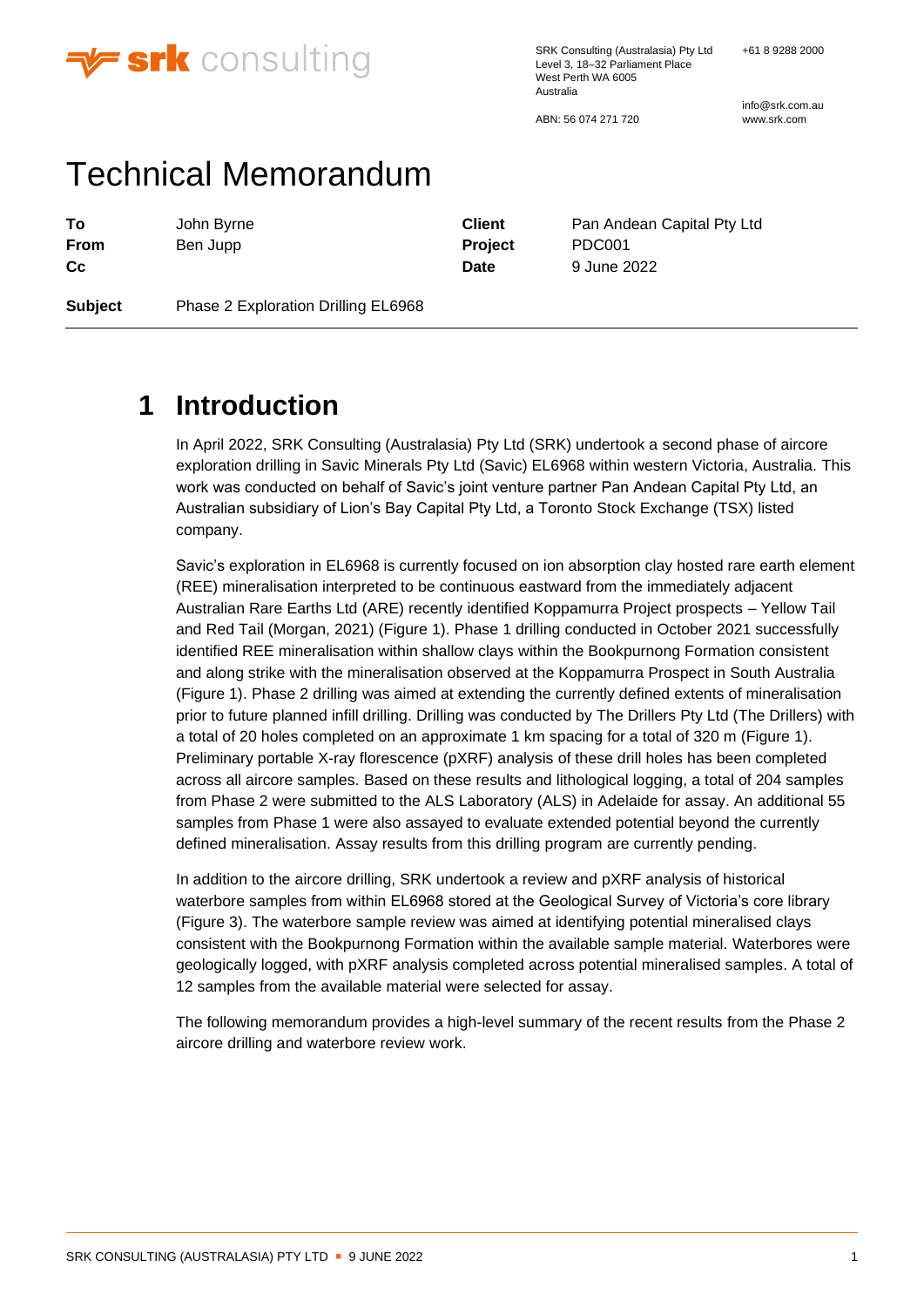

<span id="page-1-0"></span>**Figure 1: Savic Phase 1 and Phase 2 aircore drill hole collar locations in EL6968**

Sources: SRK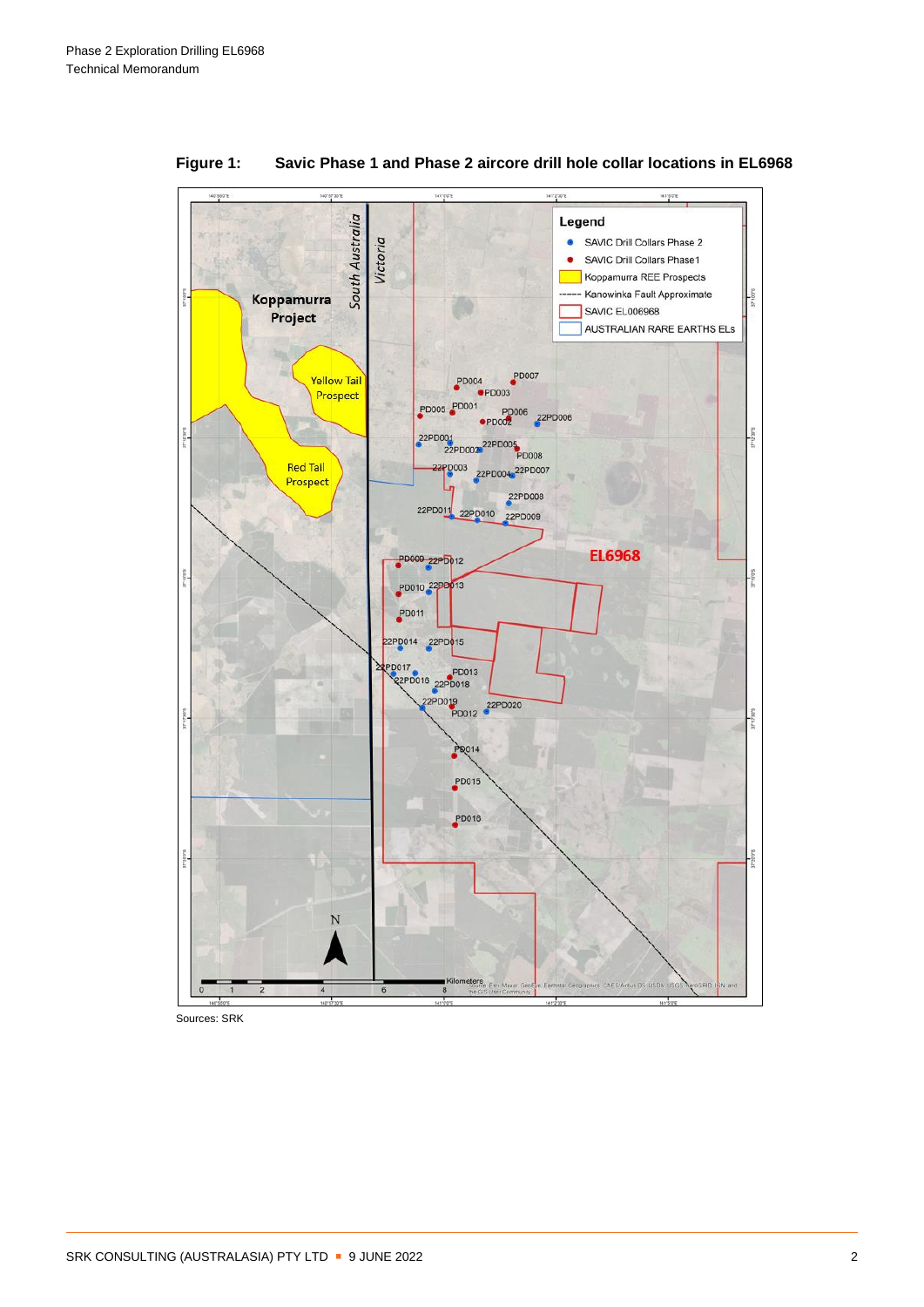## **2 Summary of results**

### **2.1 Phase 2 drilling**

In 2021, a preliminary exploration aircore drilling program (Phase 1) was completed within the west of EL6968. This program consisted of 18 drill holes and was designed to test for the presence of ionic adsorption REE mineralisation hosted within the Bookpurnong Formation, which immediately overlies the Gambier Limestone in the Murray Basin. Results from this program successfully confirmed the presence of REE mineralisation interpreted as continuous along a southeastwardly trend from ARE's Koppamurra Project, parallel to the Kanowinka Fault trend [\(Figure 2\)](#page-2-0). Results from assayed samples returned encouraging results with total rare earth oxide (TREO) values of greater than 350 ppm from 14 holes, greater than 700 ppm from 7 holes and greater than 1,000 ppm within 4 holes [\(Figure 2\)](#page-2-0). Subsequently, the potential for extensions of this mineralisation was interpreted to the south, east and north within EL6968 and follow-up drilling was planned for early 2022.



<span id="page-2-0"></span>**Figure 2: Phase 1 drill hole locations with best TREO assay results within EL6968**

Sources: SRK, 2021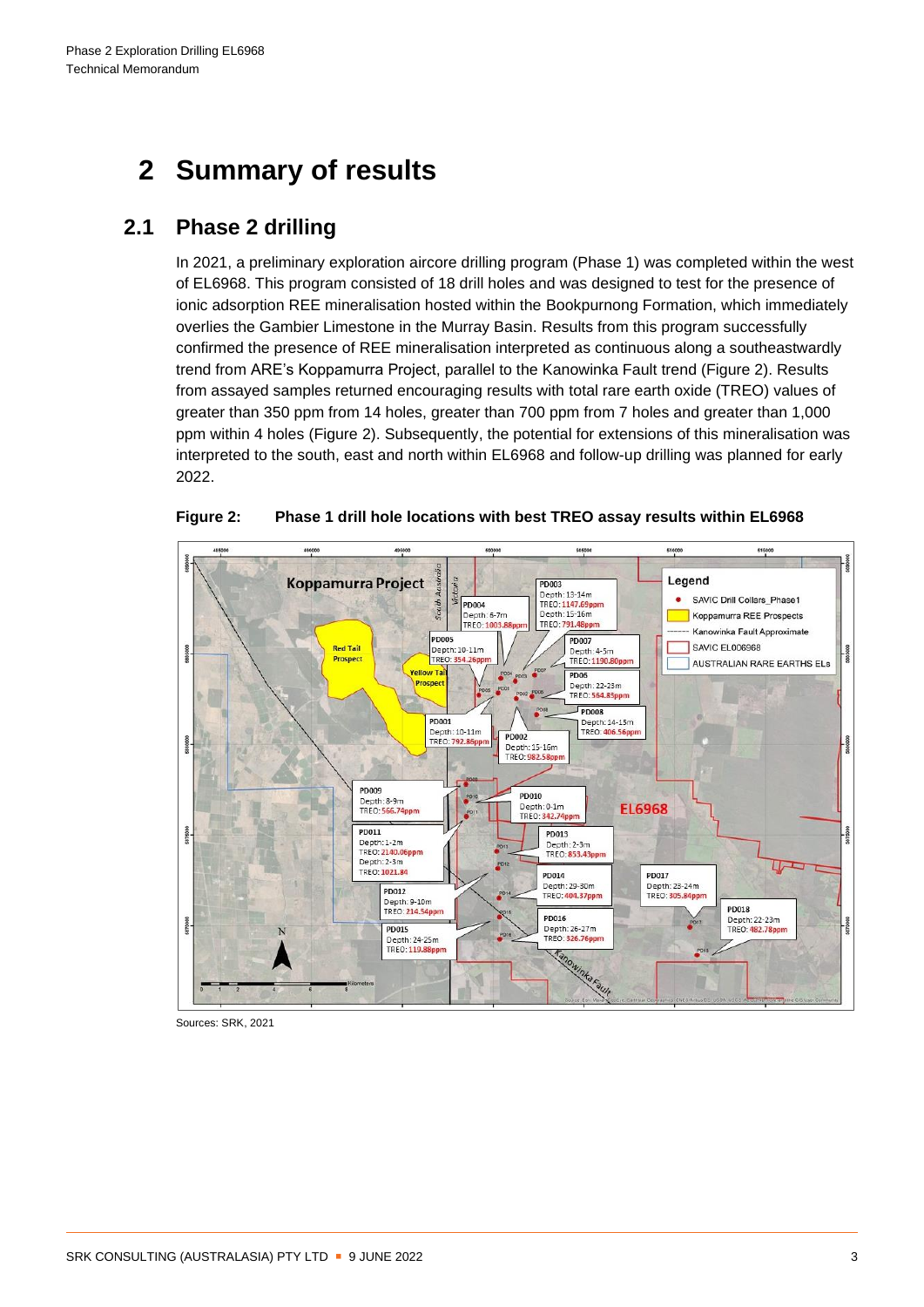A second phase of drilling (Phase 2) was completed in April 2022 and was designed to explore continuity of the identified REE mineralisation along strike from the Phase 1 drill holes, with a total of 20 holes completed [\(Figure 1\)](#page-1-0). Holes were planned on an approximate 1 km grid extending the target area to the east and south. A total of 340 m were drilled with all holes terminating within the Gambier Limestone. Holes were sampled on 1 m intervals and analysed using an Olympus Vanta pXRF to evaluate mineralisation with at least two pXRF readings taken per sample. While pXRF results are only preliminary, only analyse a limited number of REE (yttrium, cerium, praseodymium, lanthanum, neodymium) and not as accurate as assaying techniques, they do provide a valuable tool for indicating the presence of REEs and potential enrichment. From these analyses all holes except 22PD009, 22PD010 and 22PD019 showed preliminary evidence for REE enrichment. Mineralisation has therefore been provisionally interpreted to extend to the south and east into the Phase 2 drill target areas [\(Figure 3\)](#page-4-0). A table of the averaged and maximum pXRF readings are presented in [Table 1](#page-5-0) with the best intervals illustrated in [Figure 3.](#page-4-0)

Based on pXRF results, 204 samples were selected for assay at the ALS Laboratory in Adelaide. An additional 55 samples from the Phase 1 program were also selected for assay to investigate the potential for additional mineralisation above currently sampled intervals. At the time of reporting, assay results from these samples are pending.

### **2.2 Waterbore review**

In April 2022, a review and pXRF analysis of waterbore cuttings was conducted for available samples within and surrounding EL6968 to evaluate the broader potential for REE mineralisation within the area. pXRF analysis targeted intervals overlying the Gambier Limestone contact where present. Often waterbore samples of key intervals of interest were not retained from initial drilling, were missing or never sampled and could therefore not be evaluated. Evidence for REE mineralisation was observed from the samples that were available. The maximum pXRF readings from these watebore cuttings are presented in [Figure 3.](#page-4-0) These results illustrate potential for additional mineralisation along strike from Savic's current drilling with clay-rich intervals identified up to 10 km from the current drilling. This further highlights the along strike potential of mineralisation across the lease area parallel and to the north of the Kanowinka Fault [\(Figure 3\)](#page-4-0). A total of 12 waterbore samples were selected from the available sample material for assay to confirm pXRF analyses.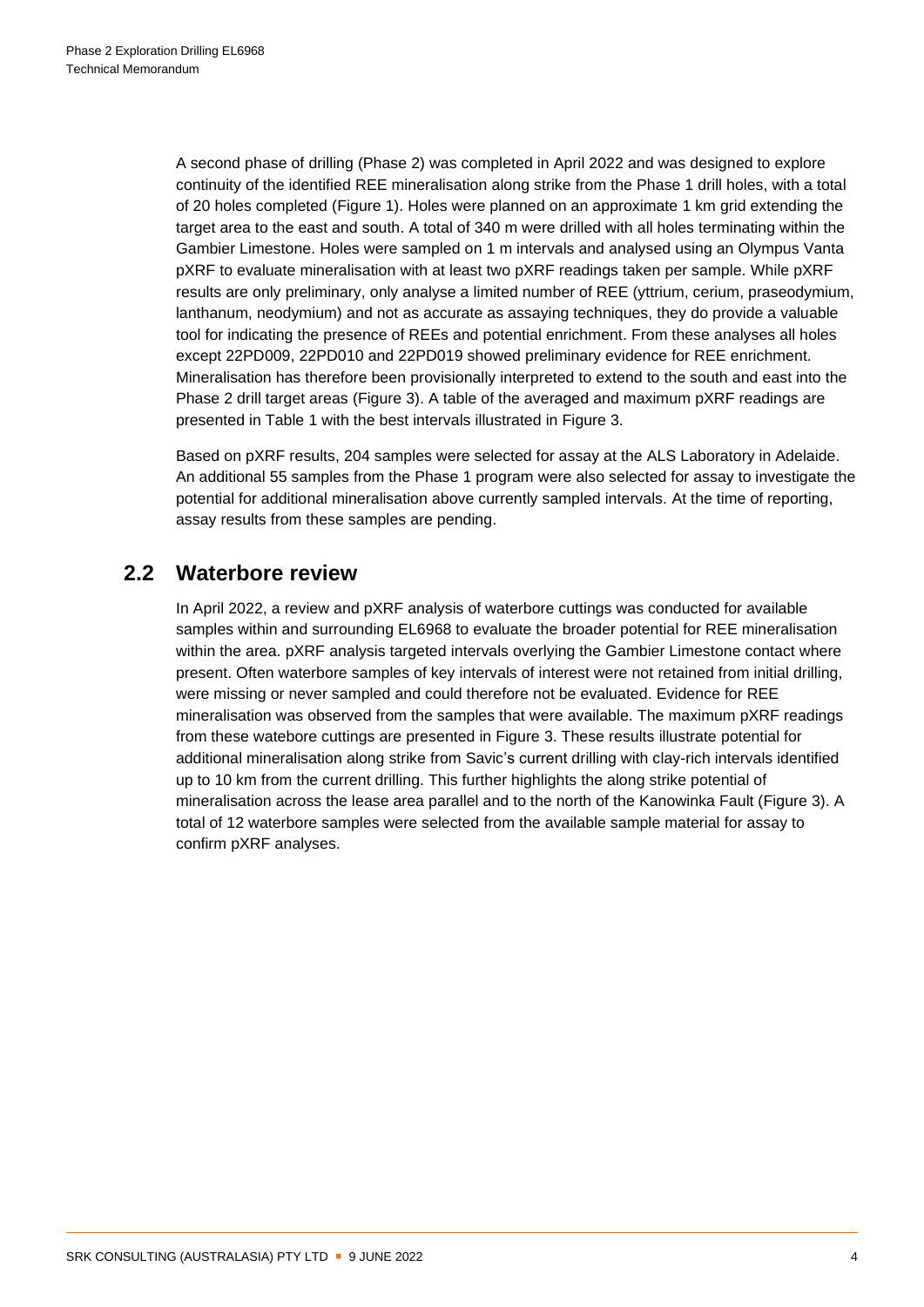

### <span id="page-4-0"></span>**Figure 3: Drill hole and waterbore locations with best REE pXRF results from the Phase 2 drill program within EL6968**

#### Sources: SRK

Notes: Highlighted intervals only illustrate the maximum pXRF readings per hole and not the full width of identified mineralisation.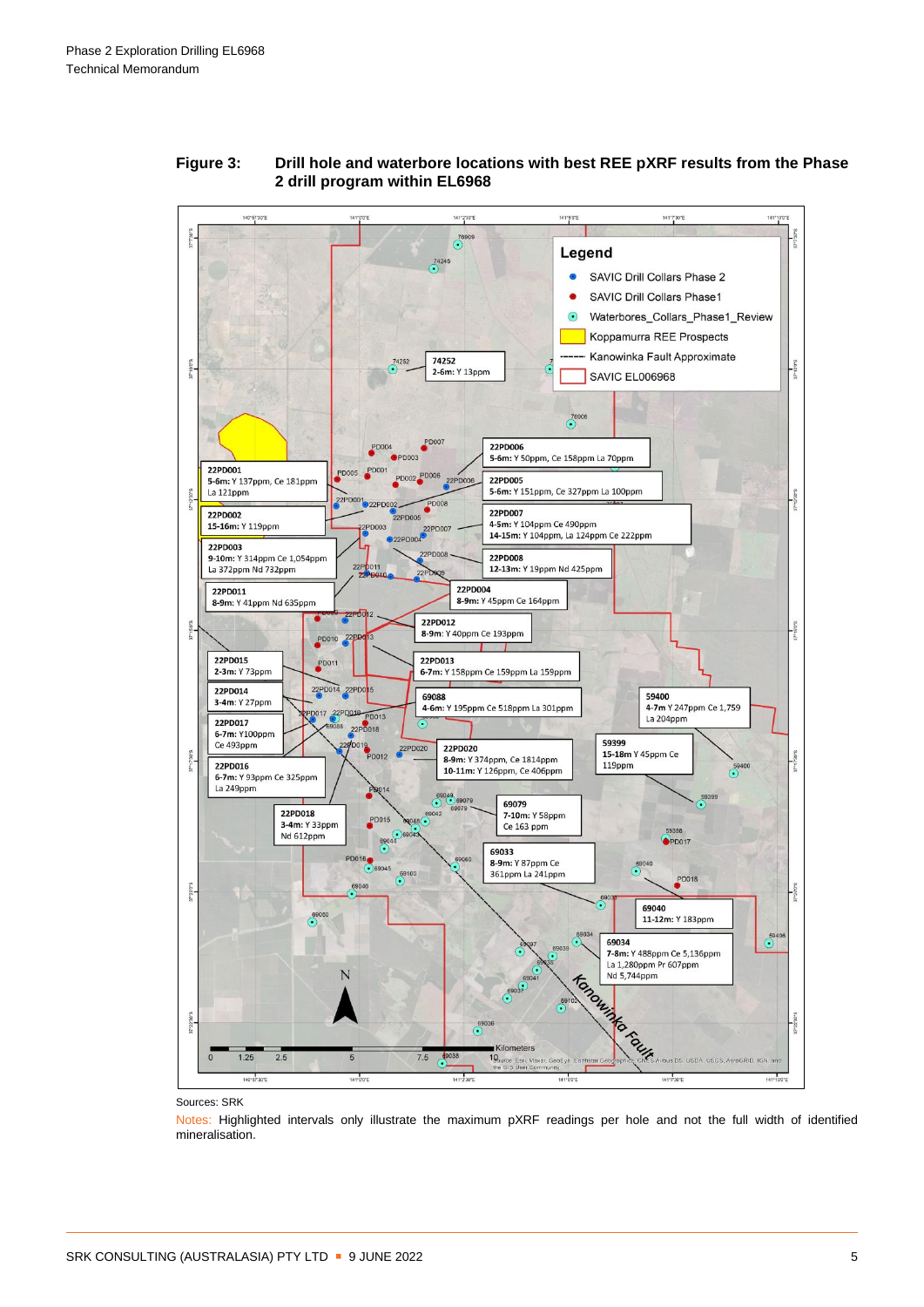<span id="page-5-0"></span>

| Hole ID | From To<br>(m) | (m)            |                |                |                |                |     |     |     |     |  | Average Sc Max Sc Average Y Max Y Average La Max La Average Ce Max Ce Average Pr Max Pr Average Nd Max Nd |  |
|---------|----------------|----------------|----------------|----------------|----------------|----------------|-----|-----|-----|-----|--|-----------------------------------------------------------------------------------------------------------|--|
| 22PD001 | $\pmb{0}$      | 1              | 8              | 8              | 14             | 20             |     |     |     |     |  |                                                                                                           |  |
| 22PD001 | $\mathbf{1}$   | $\overline{c}$ | 6              | $\overline{7}$ | 8              | 11             |     |     |     |     |  |                                                                                                           |  |
| 22PD001 | $\overline{c}$ | 3              | $\overline{7}$ | $\overline{7}$ | $\overline{7}$ | $\overline{7}$ |     |     |     |     |  |                                                                                                           |  |
| 22PD001 | 3              | 4              | 8              | $10$           | $10$           | 13             |     |     |     |     |  |                                                                                                           |  |
| 22PD001 | 4              | 5              | 97             | 276            | 47             | 61             |     |     | 95  | 95  |  |                                                                                                           |  |
| 22PD001 | 5              | 6              | 40             | 46             | 76             | 137            | 121 | 121 | 181 | 181 |  |                                                                                                           |  |
| 22PD001 | 6              | $\overline{7}$ | 164            | 193            | 41             | 54             |     |     |     |     |  |                                                                                                           |  |
| 22PD001 | 8              | 9              | 735            | 763            | 16             | 17             |     |     |     |     |  |                                                                                                           |  |
| 22PD001 | 9              | $10$           | 446            | 553            | 22             | 24             |     |     |     |     |  |                                                                                                           |  |
| 22PD001 | 10             | 11             | 740            | 822            | 11             | 13             |     |     |     |     |  |                                                                                                           |  |
| 22PD001 | 11             | 12             | 676            | 744            | 16             | 23             |     |     |     |     |  |                                                                                                           |  |
| 22PD001 | 12             | 13             | 737            | 759            | 8              | 10             |     |     |     |     |  |                                                                                                           |  |
| 22PD001 | 13             | 14             | 669            | 780            | 16             | 23             |     |     |     |     |  |                                                                                                           |  |
| 22PD001 | 14             | 15             | 808            | 860            | $\,6$          | 8              | 89  | 89  |     |     |  |                                                                                                           |  |
| 22PD001 | 15             | 16             | 667            | 793            | $\overline{7}$ | 8              |     |     |     |     |  |                                                                                                           |  |
| 22PD001 | 16             | 17             | 897            | 934            | 4              | 4              |     |     |     |     |  |                                                                                                           |  |
| 22PD001 | 17             | 18             | 893            | 952            | $\overline{7}$ | $\overline{7}$ |     |     |     |     |  |                                                                                                           |  |
| 22PD002 | 0              | 1              | 263            | 263            | $\overline{7}$ | $\overline{7}$ |     |     |     |     |  |                                                                                                           |  |
| 22PD002 | $\mathbf{1}$   | 2              | 105            | 105            | $\overline{7}$ | $\overline{7}$ |     |     |     |     |  |                                                                                                           |  |
| 22PD002 | $\overline{c}$ | 3              | 98             | 98             | 6              | $\,6$          |     |     |     |     |  |                                                                                                           |  |
| 22PD002 | 3              | 4              | 19             | 19             | 3              | 3              |     |     |     |     |  |                                                                                                           |  |
| 22PD002 | 4              | 5              | 57             | 57             | 7              | 7              |     |     |     |     |  |                                                                                                           |  |
| 22PD002 | 5              | 6              | 78             | 78             | 3              | 3              |     |     |     |     |  |                                                                                                           |  |
| 22PD002 | 6              | $\overline{7}$ | 92             | 92             | $10$           | $10$           |     |     |     |     |  |                                                                                                           |  |
| 22PD002 | $\overline{7}$ | 8              | 47             | 47             |                |                |     |     |     |     |  |                                                                                                           |  |

**Table 1: Maximum and averaged pXRF readings in ppm from Phase 2 drill holes and selected waterbore cuttings**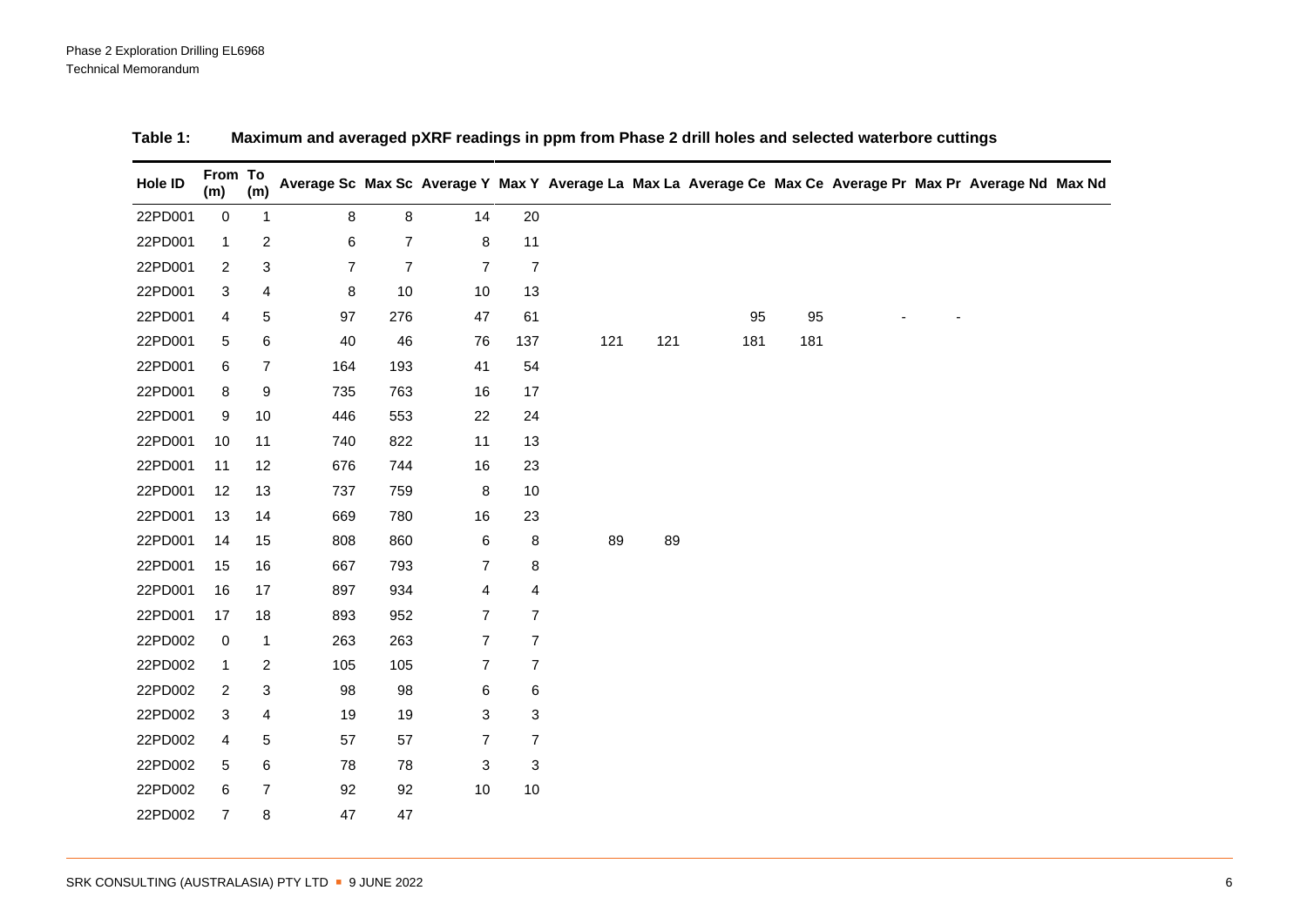| Hole ID | From To<br>(m) | (m)            |     |      |                  |                | Average Sc Max Sc Average Y Max Y Average La Max La Average Ce Max Ce Average Pr Max Pr Average Nd Max Nd |     |       |  |     |     |
|---------|----------------|----------------|-----|------|------------------|----------------|-----------------------------------------------------------------------------------------------------------|-----|-------|--|-----|-----|
| 22PD002 | 8              | 9              | 53  | 53   | $\overline{7}$   | $\overline{7}$ |                                                                                                           |     |       |  |     |     |
| 22PD002 | 9              | 10             |     |      | 5                | 5              |                                                                                                           |     |       |  |     |     |
| 22PD002 | 10             | 11             | 14  | 14   | 8                | 8              |                                                                                                           |     |       |  |     |     |
| 22PD002 | 11             | 12             |     |      | 8                | 8              |                                                                                                           |     |       |  |     |     |
| 22PD002 | 12             | 13             | 60  | 60   | 8                | 8              |                                                                                                           |     |       |  |     |     |
| 22PD002 | 13             | 14             | 54  | 54   | 47               | 47             |                                                                                                           | 135 | 135   |  |     |     |
| 22PD002 | 14             | 15             | 82  | 82   | 65               | 65             |                                                                                                           |     |       |  |     |     |
| 22PD002 | 15             | 16             | 443 | 502  | 108              | 119            |                                                                                                           |     |       |  |     |     |
| 22PD002 | 16             | 17             | 436 | 501  | 53               | 57             |                                                                                                           |     |       |  |     |     |
| 22PD002 | 17             | 18             | 618 | 708  | 29               | 39             |                                                                                                           |     |       |  |     |     |
| 22PD002 | 18             | 19             | 778 | 797  | 33               | 41             |                                                                                                           |     |       |  |     |     |
| 22PD002 | 19             | 20             | 781 | 781  | 14               | 14             |                                                                                                           |     |       |  |     |     |
| 22PD002 | 20             | 21             | 700 | 770  | $\boldsymbol{9}$ | 9              |                                                                                                           |     |       |  |     |     |
| 22PD002 | 21             | 22             | 877 | 877  | 6                | 6              |                                                                                                           |     |       |  |     |     |
| 22PD002 | 22             | 23             | 604 | 639  | $10$             | 12             |                                                                                                           |     |       |  |     |     |
| 22PD002 | 23             | 24             | 621 | 667  | 9                | 12             |                                                                                                           |     |       |  |     |     |
| 22PD003 | 0              | $\mathbf{1}$   | 222 | 354  | 8                | 9              |                                                                                                           |     |       |  |     |     |
| 22PD003 | $\mathbf{1}$   | $\overline{c}$ | 106 | 106  | $\overline{7}$   | $\overline{7}$ |                                                                                                           |     |       |  |     |     |
| 22PD003 | 2              | 3              | 118 | 139  | 6                | 6              |                                                                                                           |     |       |  |     |     |
| 22PD003 | 3              | 4              | 38  | 40   | 4                | 4              |                                                                                                           |     |       |  |     |     |
| 22PD003 | 4              | 5              | 10  | $10$ | 6                | 6              |                                                                                                           |     |       |  |     |     |
| 22PD003 | 5              | 6              | 49  | 60   | 6                | $\,6$          |                                                                                                           |     |       |  |     |     |
| 22PD003 | 6              | $\overline{7}$ | 28  | 34   | 6                | 7              |                                                                                                           |     |       |  |     |     |
| 22PD003 | 7              | 8              | 19  | 19   | 6                | 6              |                                                                                                           |     |       |  |     |     |
| 22PD003 | 8              | 9              | 23  | 29   | 5                | 5              |                                                                                                           |     |       |  |     |     |
| 22PD003 | 9              | 10             | 45  | 59   | 196              | 314            | 372<br>223                                                                                                | 668 | 1,054 |  | 732 | 732 |
| 22PD003 | 10             | 11             | 79  | 140  | 35               | 39             |                                                                                                           |     |       |  |     |     |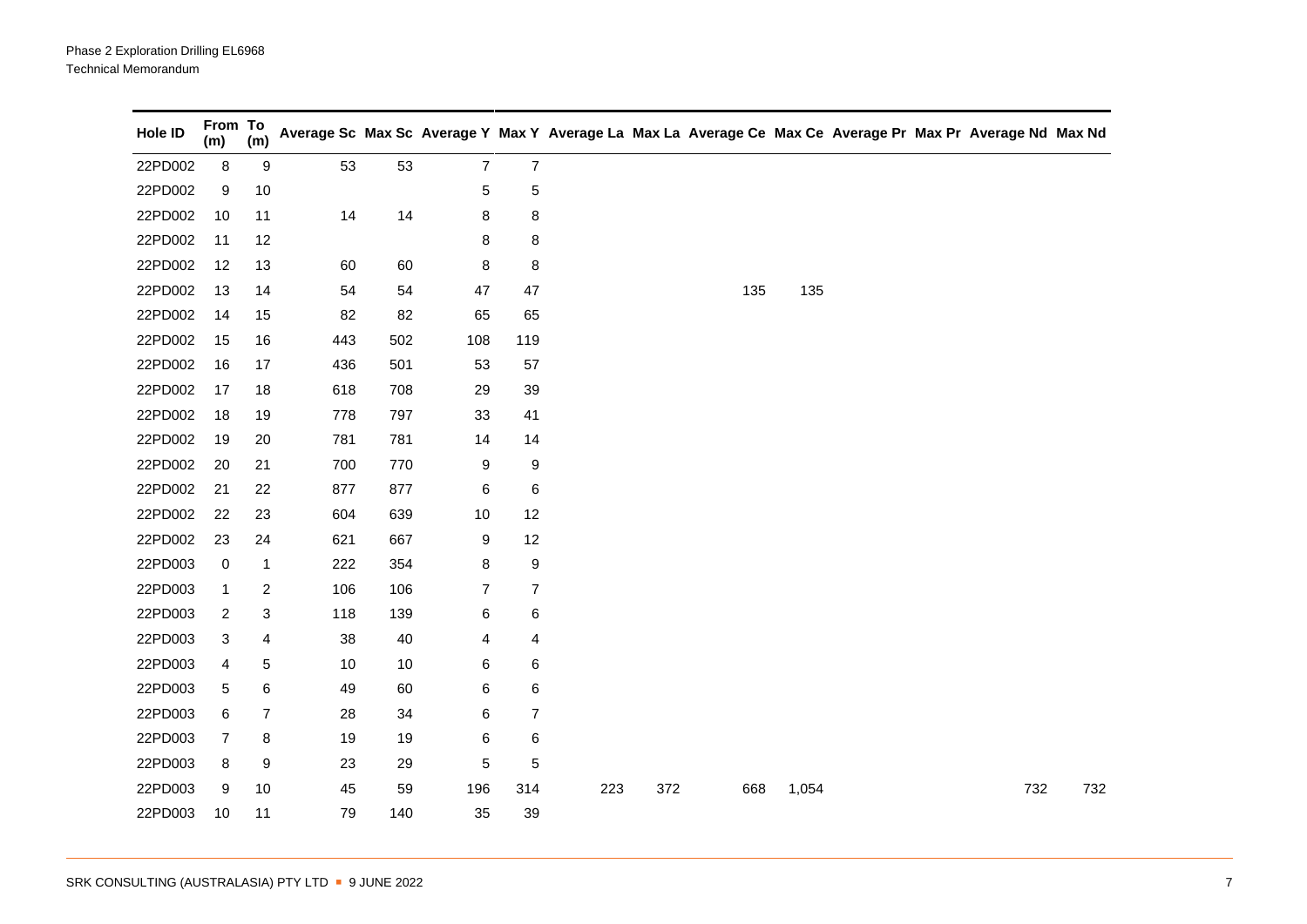| Hole ID | From To<br>(m) | (m)            |     |     |                |                | Average Sc Max Sc Average Y Max Y Average La Max La Average Ce Max Ce Average Pr Max Pr Average Nd Max Nd |     |     |  |     |     |
|---------|----------------|----------------|-----|-----|----------------|----------------|-----------------------------------------------------------------------------------------------------------|-----|-----|--|-----|-----|
| 22PD003 | 11             | 12             | 530 | 580 | 28             | 29             |                                                                                                           |     |     |  |     |     |
| 22PD003 | 12             | 13             | 734 | 734 | 26             | 26             |                                                                                                           |     |     |  |     |     |
| 22PD003 | 13             | 14             | 571 | 599 | 27             | 30             |                                                                                                           |     |     |  |     |     |
| 22PD003 | 14             | 15             | 818 | 850 | 15             | 22             |                                                                                                           |     |     |  |     |     |
| 22PD003 | 15             | 16             | 748 | 748 | 13             | 13             |                                                                                                           |     |     |  |     |     |
| 22PD003 | 16             | 17             | 891 | 901 | 6              | 6              |                                                                                                           |     |     |  |     |     |
| 22PD004 | 0              | $\mathbf{1}$   | 741 | 741 | 8              | 8              |                                                                                                           |     |     |  |     |     |
| 22PD004 | $\mathbf{1}$   | $\overline{c}$ | 143 | 191 | 9              | $10$           |                                                                                                           |     |     |  |     |     |
| 22PD004 | 2              | 3              | 173 | 173 | 6              | 6              |                                                                                                           |     |     |  |     |     |
| 22PD004 | 3              | 4              | 82  | 105 | 4              | 5              |                                                                                                           |     |     |  |     |     |
| 22PD004 | 4              | 5              | 103 | 107 | $10$           | 12             |                                                                                                           | 136 | 136 |  |     |     |
| 22PD004 | 5              | 6              | 14  | 15  | 9              | 11             |                                                                                                           |     |     |  |     |     |
| 22PD004 | 6              | $\overline{7}$ | 49  | 77  | 32             | 40             |                                                                                                           |     |     |  |     |     |
| 22PD004 | $\overline{7}$ | 8              | 66  | 99  | 42             | 45             |                                                                                                           | 164 | 164 |  |     |     |
| 22PD004 | 8              | 9              | 195 | 228 | 34             | 34             |                                                                                                           | 115 | 115 |  |     |     |
| 22PD004 | 9              | 10             | 674 | 740 | 29             | 41             |                                                                                                           |     |     |  | 581 | 581 |
| 22PD004 | 10             | 11             | 648 | 648 | 9              | $10$           |                                                                                                           |     |     |  |     |     |
| 22PD004 | 11             | $12$           | 916 | 916 | 8              | 8              |                                                                                                           |     |     |  |     |     |
| 22PD004 | 12             | 13             | 791 | 791 | 6              | 6              |                                                                                                           |     |     |  |     |     |
| 22PD004 | 13             | 14             | 927 | 961 | 8              | 9              |                                                                                                           |     |     |  |     |     |
| 22PD004 | 14             | 15             | 864 | 864 | 9              | 9              |                                                                                                           |     |     |  |     |     |
| 22PD004 | 15             | 16             | 864 | 864 | 9              | 9              |                                                                                                           |     |     |  |     |     |
| 22PD004 | 16             | 17             | 827 | 827 | 6              | 6              |                                                                                                           |     |     |  |     |     |
| 22PD004 | 17             | 18             | 953 | 953 | $\overline{7}$ | $\overline{7}$ |                                                                                                           |     |     |  |     |     |
| 22PD004 | 18             | 19             | 942 | 963 | 6              | $\overline{7}$ |                                                                                                           | 104 | 104 |  |     |     |
| 22PD005 | 0              | 1              | 104 | 142 | 15             | 16             |                                                                                                           |     |     |  |     |     |
| 22PD005 | $\mathbf{1}$   | $\overline{c}$ | 62  | 75  | 14             | 14             |                                                                                                           |     |     |  |     |     |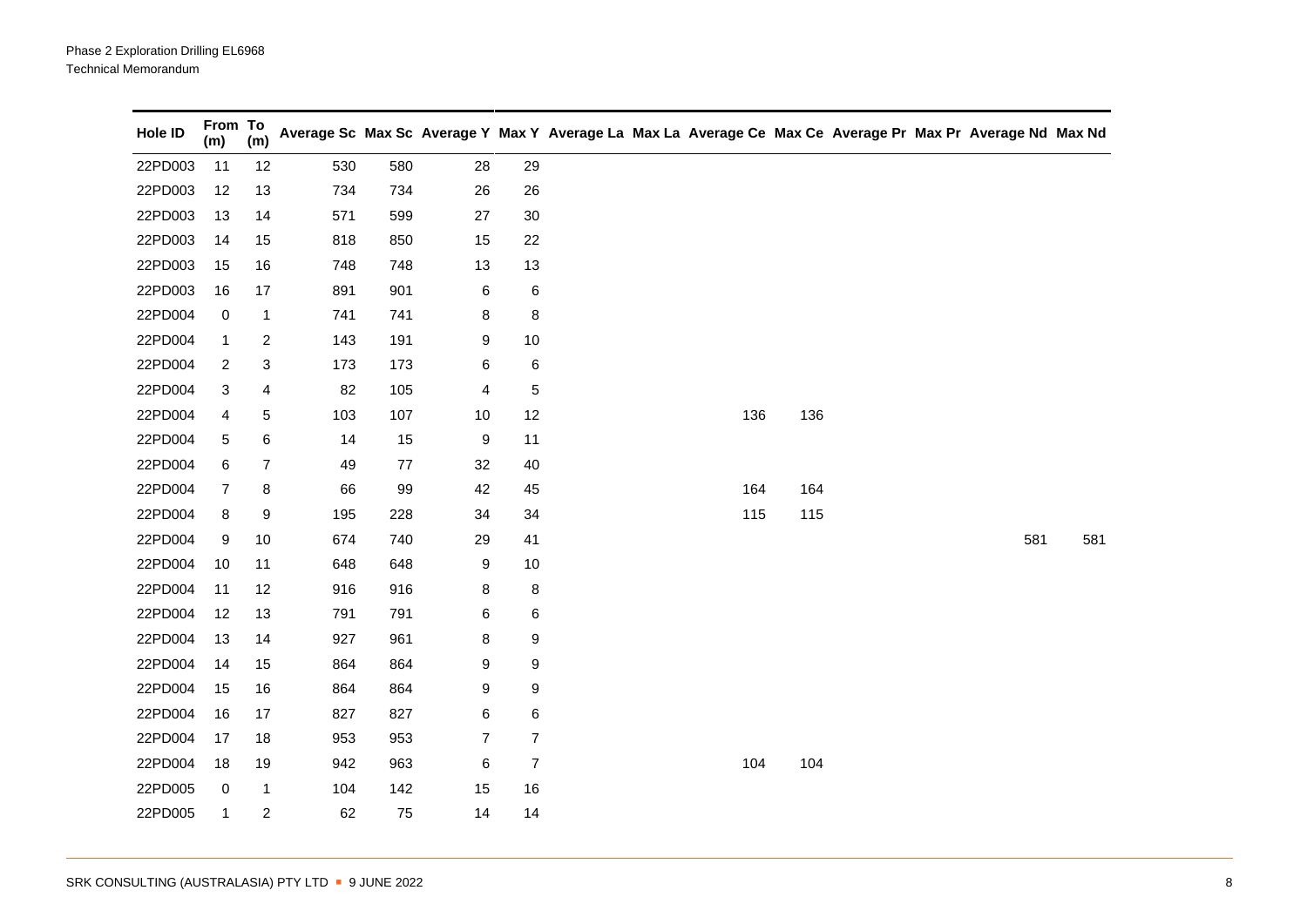| Hole ID | From To<br>(m) | (m)                     |       |      |                |                  |     |        |     |     |                          |                | Average Sc Max Sc Average Y Max Y Average La Max La Average Ce Max Ce Average Pr Max Pr Average Nd Max Nd |  |
|---------|----------------|-------------------------|-------|------|----------------|------------------|-----|--------|-----|-----|--------------------------|----------------|-----------------------------------------------------------------------------------------------------------|--|
| 22PD005 | $\overline{c}$ | $\sqrt{3}$              | 36    | 53   | $20\,$         | 22               |     |        |     |     |                          |                |                                                                                                           |  |
| 22PD005 | 3              | 4                       | 75    | 75   | 15             | 17               |     |        |     |     |                          |                |                                                                                                           |  |
| 22PD005 | 4              | 5                       | 21    | 21   | 11             | 12               |     |        |     |     |                          |                |                                                                                                           |  |
| 22PD005 | 5              | 6                       |       |      |                |                  |     |        |     |     |                          |                |                                                                                                           |  |
| 22PD005 | 6              | 7                       | 13    | 13   | 117            | 151              | 100 | 100    | 258 | 327 |                          |                |                                                                                                           |  |
| 22PD005 | 7              | 8                       | 92    | 100  | 25             | 28               |     |        | 95  | 95  |                          |                |                                                                                                           |  |
| 22PD005 | 8              | 9                       | 77    | 86   | 15             | 15               |     |        |     |     |                          |                |                                                                                                           |  |
| 22PD006 | 0              | 1                       | 53    | 64   | 18             | $20\,$           |     |        |     |     |                          |                |                                                                                                           |  |
| 22PD006 | $\mathbf{1}$   | $\overline{\mathbf{c}}$ | 24    | 27   | 10             | 12               |     |        |     |     |                          |                |                                                                                                           |  |
| 22PD006 | 2              | 3                       | 21    | 24   | 9              | $\boldsymbol{9}$ |     |        |     |     |                          |                |                                                                                                           |  |
| 22PD006 | 3              | 4                       | 9     | $10$ | 11             | 13               |     |        | 75  | 75  |                          |                |                                                                                                           |  |
| 22PD006 | 4              | 5                       | $\,6$ | 6    | 12             | 12               |     |        |     |     |                          |                |                                                                                                           |  |
| 22PD006 | 5              | 6                       | 12    | 15   | 16             | 17               |     |        |     |     |                          |                |                                                                                                           |  |
| 22PD006 | 6              | $\overline{7}$          | 16    | 21   | $10$           | $10$             |     |        |     |     |                          |                |                                                                                                           |  |
| 22PD006 | 7              | 8                       | 13    | 13   | $\overline{7}$ | $\overline{7}$   |     |        |     |     |                          |                |                                                                                                           |  |
| 22PD006 | 8              | 9                       | 22    | 23   | 10             | 12               |     |        |     |     |                          |                |                                                                                                           |  |
| 22PD006 | 9              | 10                      |       |      | 12             | 13               |     |        |     |     |                          |                |                                                                                                           |  |
| 22PD006 | 10             | 11                      | 44    | 51   | 15             | 15               |     |        |     |     |                          |                |                                                                                                           |  |
| 22PD006 | 11             | 12                      | 12    | 13   | 21             | 23               |     |        |     |     |                          |                |                                                                                                           |  |
| 22PD006 | 12             | 13                      | 14    | 14   | 38             | 50               | 70  | $70\,$ | 152 | 158 |                          |                |                                                                                                           |  |
| 22PD006 | 13             | 14                      | 182   | 323  | 19             | 24               |     |        |     |     |                          |                |                                                                                                           |  |
| 22PD006 | 14             | 15                      | 515   | 516  | 16             | 18               |     |        |     |     |                          |                |                                                                                                           |  |
| 22PD006 | 15             | 16                      | 655   | 671  | 16             | 17               |     |        |     |     |                          |                |                                                                                                           |  |
| 22PD006 | 16             | $17$                    | 754   | 765  | 15             | 15               |     |        |     |     |                          |                |                                                                                                           |  |
| 22PD007 | 0              | $\mathbf{1}$            | 592   | 592  | 15             | 15               |     |        |     |     | $\overline{\phantom{a}}$ | $\blacksquare$ |                                                                                                           |  |
| 22PD007 | 1              | $\overline{\mathbf{c}}$ | 182   | 206  | 14             | 20               |     |        |     |     |                          |                |                                                                                                           |  |
| 22PD007 | $\overline{c}$ | 3                       | 183   | 200  | 11             | 11               |     |        |     |     |                          |                |                                                                                                           |  |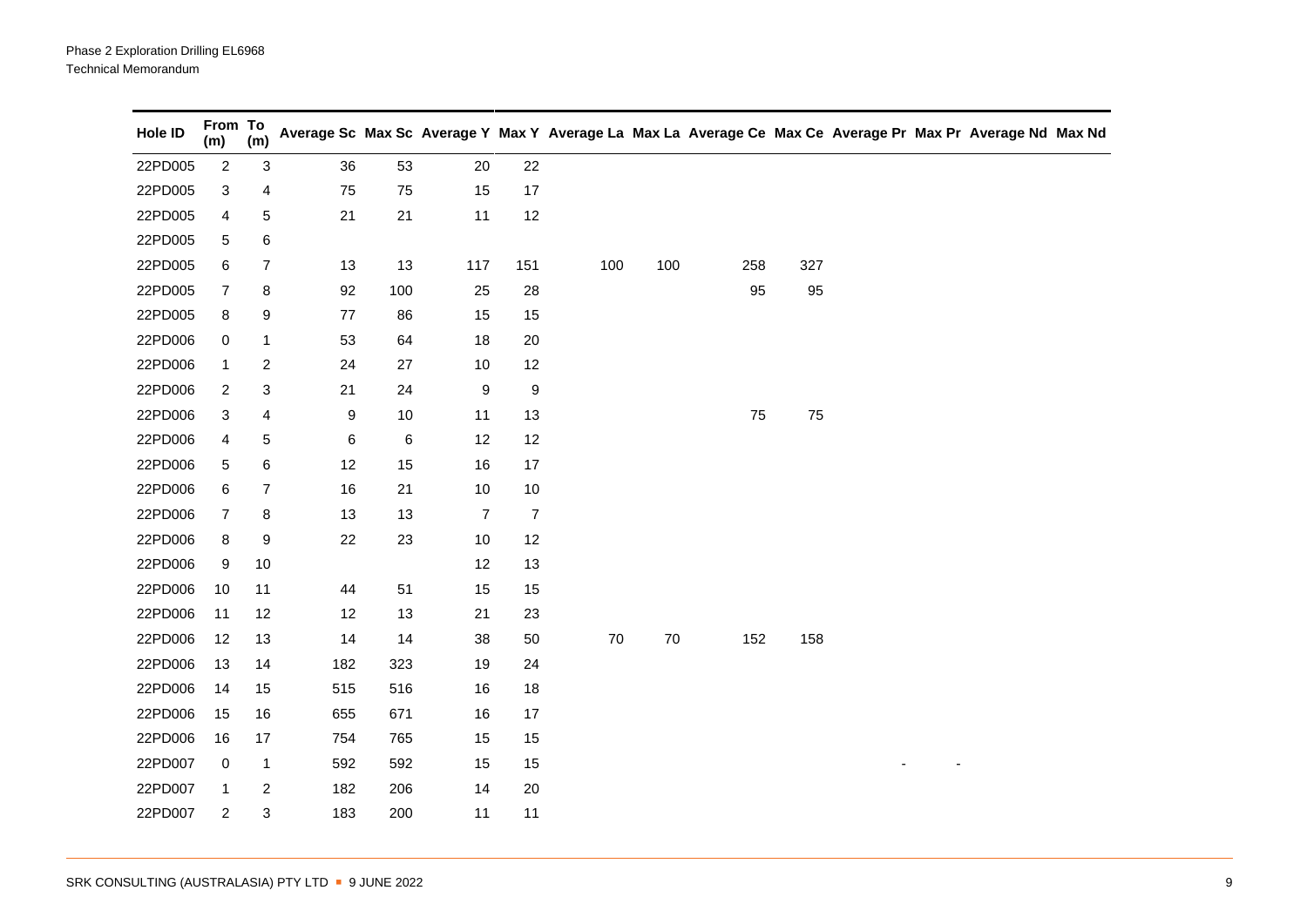| Hole ID | From To<br>(m) | (m)                     |        |      |                |                  |    |     | Average Sc Max Sc Average Y Max Y Average La Max La Average Ce Max Ce Average Pr Max Pr Average Nd Max Nd |     |  |     |     |
|---------|----------------|-------------------------|--------|------|----------------|------------------|----|-----|-----------------------------------------------------------------------------------------------------------|-----|--|-----|-----|
| 22PD007 | 3              | 4                       | 68     | 68   | 6              | $\,6$            |    |     |                                                                                                           |     |  |     |     |
| 22PD007 | 4              | 5                       | 298    | 362  | 27             | 54               |    |     | 490                                                                                                       | 490 |  |     |     |
| 22PD007 | 5              | 6                       | 58     | 58   | 16             | 16               |    |     |                                                                                                           |     |  |     |     |
| 22PD007 | 6              | $\overline{7}$          | 80     | 80   | 20             | 20               |    |     |                                                                                                           |     |  |     |     |
| 22PD007 | 7              | 8                       | 49     | 71   | 17             | 19               |    |     |                                                                                                           |     |  |     |     |
| 22PD007 | 8              | 9                       | 83     | 83   | 26             | 26               |    |     |                                                                                                           |     |  |     |     |
| 22PD007 | 9              | $10$                    |        |      | 24             | 24               |    |     |                                                                                                           |     |  |     |     |
| 22PD007 | 10             | 11                      | 227    | 288  | 19             | 20               |    |     |                                                                                                           |     |  |     |     |
| 22PD007 | 11             | 12                      | 42     | 50   | 19             | 20               |    |     |                                                                                                           |     |  |     |     |
| 22PD007 | 12             | 13                      | $77\,$ | 77   | 13             | 13               |    |     |                                                                                                           |     |  |     |     |
| 22PD007 | 13             | 14                      | $10$   | $10$ | 17             | 18               |    |     |                                                                                                           |     |  |     |     |
| 22PD007 | 14             | 15                      | 17     | 18   | 98             | 104              | 94 | 124 | 212                                                                                                       | 222 |  | 434 | 434 |
| 22PD007 | 15             | 16                      |        |      | 14             | 14               |    |     |                                                                                                           |     |  |     |     |
| 22PD007 | 16             | 17                      | 9      | 9    | 27             | 35               |    |     | 106                                                                                                       | 106 |  |     |     |
| 22PD007 | 17             | 18                      | 63     | 63   | 31             | 34               |    |     |                                                                                                           |     |  |     |     |
| 22PD007 | 18             | 19                      | 103    | 103  | 25             | 25               |    |     |                                                                                                           |     |  |     |     |
| 22PD008 | $\pmb{0}$      | $\mathbf{1}$            | 212    | 312  | $\overline{7}$ | 8                |    |     |                                                                                                           |     |  |     |     |
| 22PD008 | $\mathbf{1}$   | $\overline{\mathbf{c}}$ | 88     | 90   | $\overline{7}$ | 8                |    |     |                                                                                                           |     |  |     |     |
| 22PD008 | $\overline{2}$ | 3                       | 120    | 125  | $\overline{7}$ | $\boldsymbol{7}$ |    |     |                                                                                                           |     |  |     |     |
| 22PD008 | 3              | 4                       | 123    | 139  | 7              | $\overline{7}$   |    |     |                                                                                                           |     |  |     |     |
| 22PD008 | 4              | 5                       | 59     | 80   | 8              | 10               |    |     |                                                                                                           |     |  |     |     |
| 22PD008 | 5              | 6                       | 105    | 151  | 10             | 12               |    |     | 90                                                                                                        | 95  |  |     |     |
| 22PD008 | 6              | $\overline{7}$          | 103    | 106  | 12             | 15               |    |     |                                                                                                           |     |  |     |     |
| 22PD008 | 7              | 8                       | 15     | 18   | 25             | 26               |    |     |                                                                                                           |     |  |     |     |
| 22PD008 | 8              | 9                       | 22     | 24   | 16             | 19               |    |     |                                                                                                           |     |  |     |     |
| 22PD008 | 9              | 10                      | 32     | 43   | 16             | 18               |    |     |                                                                                                           |     |  |     |     |
| 22PD008 | 10             | 11                      | 28     | 28   | 13             | 13               |    |     |                                                                                                           |     |  |     |     |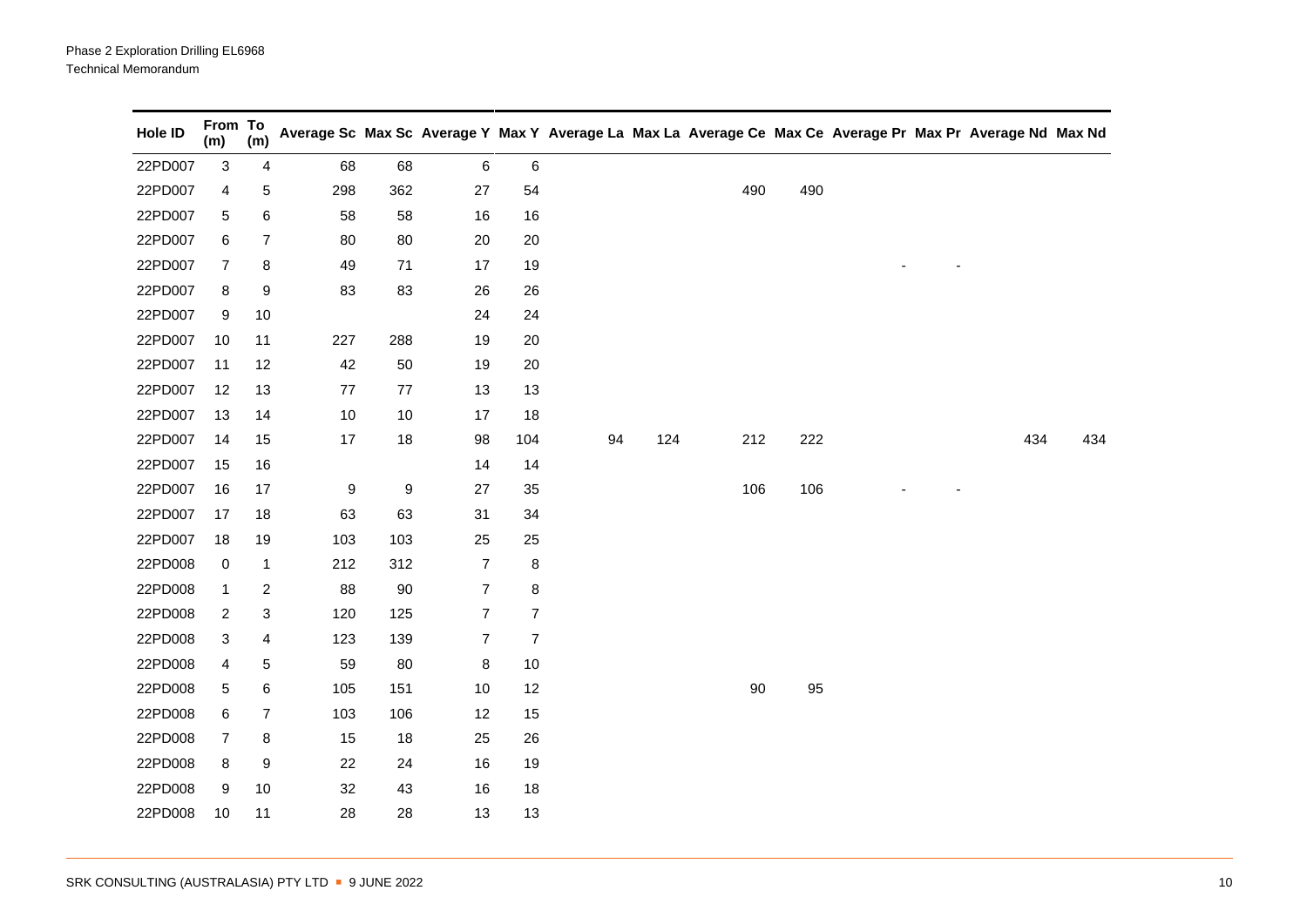| Hole ID | From To<br>(m) | (m)                     |        |     |                |                         | Average Sc Max Sc Average Y Max Y Average La Max La Average Ce Max Ce Average Pr Max Pr Average Nd Max Nd |     |
|---------|----------------|-------------------------|--------|-----|----------------|-------------------------|-----------------------------------------------------------------------------------------------------------|-----|
| 22PD008 | 11             | 12                      |        |     | $10$           | 11                      |                                                                                                           |     |
| 22PD008 | 12             | 13                      | $\,6$  | 6   | $17\,$         | 19                      | 425                                                                                                       | 425 |
| 22PD008 | 13             | 14                      |        |     | 13             | 15                      |                                                                                                           |     |
| 22PD008 | 14             | 15                      |        |     | 18             | 22                      |                                                                                                           |     |
| 22PD008 | 15             | 16                      |        |     | 12             | 13                      |                                                                                                           |     |
| 22PD008 | 16             | 17                      |        |     | 20             | 22                      |                                                                                                           |     |
| 22PD008 | 17             | 18                      | $30\,$ | 32  | 16             | $17$                    |                                                                                                           |     |
| 22PD008 | 18             | 19                      | 275    | 303 | 9              | $10$                    |                                                                                                           |     |
| 22PD008 | 19             | 20                      | 495    | 495 | 10             | $10$                    |                                                                                                           |     |
| 22PD009 | $\pmb{0}$      | $\mathbf{1}$            | 28     | 28  |                |                         |                                                                                                           |     |
| 22PD009 | $\mathbf{1}$   | $\overline{\mathbf{c}}$ | 259    | 259 | 8              | 8                       |                                                                                                           |     |
| 22PD009 | 2              | 3                       | 120    | 120 | 7              | 7                       |                                                                                                           |     |
| 22PD009 | 3              | $\overline{\mathbf{r}}$ | 141    | 141 | 6              | 6                       |                                                                                                           |     |
| 22PD009 | 4              | 5                       | 91     | 106 | $\overline{7}$ | $\overline{7}$          |                                                                                                           |     |
| 22PD009 | 5              | 6                       | 168    | 186 | 8              | 8                       |                                                                                                           |     |
| 22PD009 | 6              | $\overline{7}$          |        |     | 5              | 5                       |                                                                                                           |     |
| 22PD009 | $\overline{7}$ | 8                       |        |     | 4              | 4                       |                                                                                                           |     |
| 22PD009 | 8              | 9                       |        |     |                |                         |                                                                                                           |     |
| 22PD009 | 9              | 10                      |        |     | 6              | 6                       |                                                                                                           |     |
| 22PD009 | 10             | 11                      |        |     | $\overline{7}$ | 8                       |                                                                                                           |     |
| 22PD009 | 11             | 12                      |        |     | 4              | 4                       |                                                                                                           |     |
| 22PD009 | 12             | 13                      |        |     | 4              | $\overline{\mathbf{r}}$ |                                                                                                           |     |
| 22PD009 | 13             | 14                      |        |     | $\overline{7}$ | $\overline{7}$          |                                                                                                           |     |
| 22PD009 | 14             | 15                      |        |     | 9              | 9                       |                                                                                                           |     |
| 22PD009 | 15             | 16                      |        |     | 11             | 11                      |                                                                                                           |     |
| 22PD009 | 16             | 17                      | 377    | 398 | $\overline{7}$ | $\boldsymbol{7}$        |                                                                                                           |     |
| 22PD009 | 17             | 18                      | 218    | 252 | 8              | 8                       |                                                                                                           |     |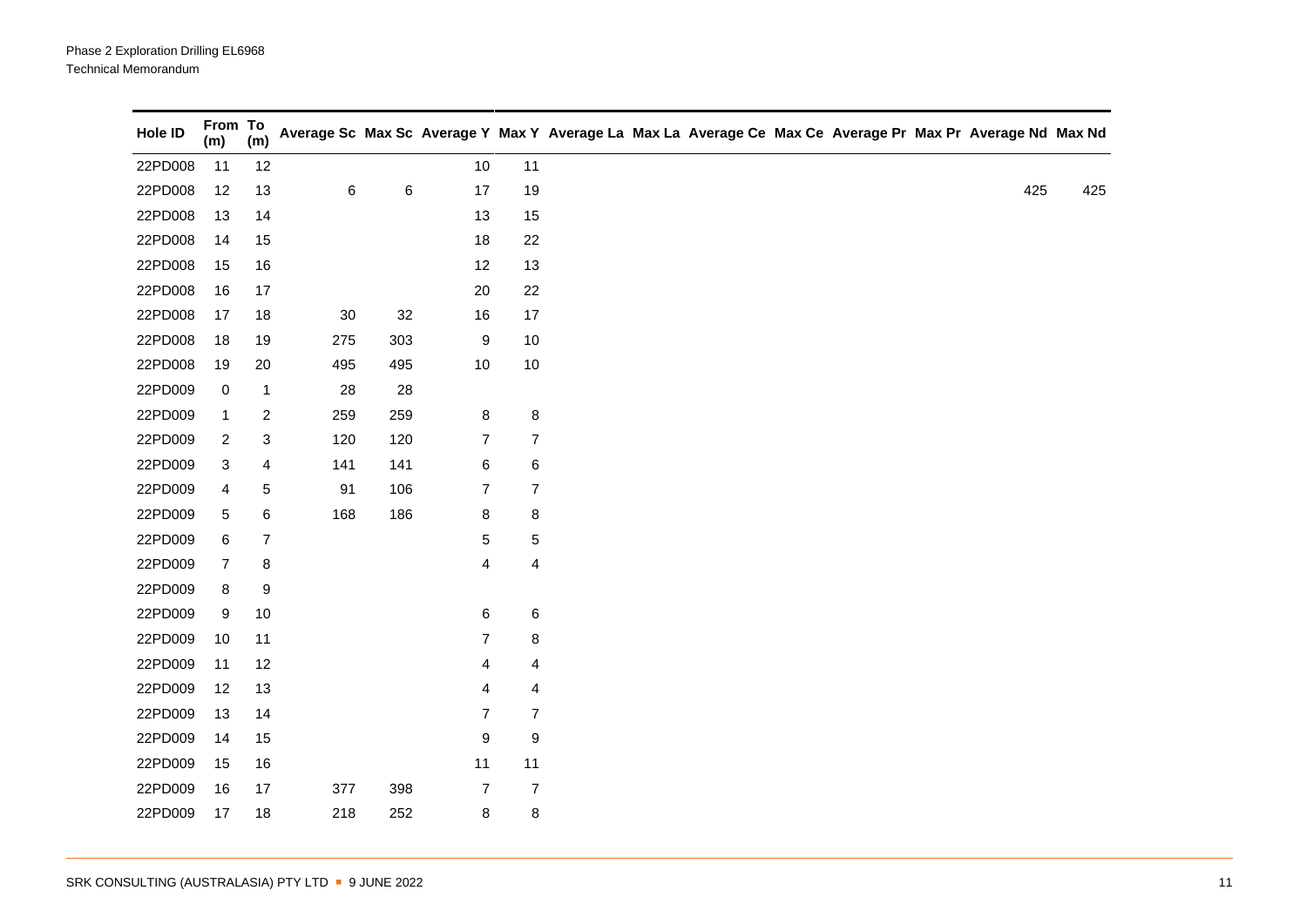| Hole ID | From To<br>(m) | (m)                     |      |                  |                |                  | Average Sc Max Sc Average Y Max Y Average La Max La Average Ce Max Ce Average Pr Max Pr Average Nd Max Nd |  |  |  |
|---------|----------------|-------------------------|------|------------------|----------------|------------------|-----------------------------------------------------------------------------------------------------------|--|--|--|
| 22PD009 | 18             | 19                      | 277  | 280              | 8              | 8                |                                                                                                           |  |  |  |
| 22PD010 | $\,0\,$        | $\mathbf{1}$            | 614  | 614              | 9              | $\boldsymbol{9}$ |                                                                                                           |  |  |  |
| 22PD010 | $\mathbf{1}$   | $\overline{\mathbf{c}}$ | 460  | 460              |                |                  |                                                                                                           |  |  |  |
| 22PD010 | 2              | 3                       |      |                  |                |                  |                                                                                                           |  |  |  |
| 22PD010 | 3              | 4                       | 44   | 44               | 6              | $\,6$            |                                                                                                           |  |  |  |
| 22PD010 | 4              | 5                       |      |                  | 8              | 8                |                                                                                                           |  |  |  |
| 22PD010 | 5              | 6                       |      |                  | 5              | 5                |                                                                                                           |  |  |  |
| 22PD010 | 6              | $\overline{7}$          |      |                  | 6              | $\,6$            |                                                                                                           |  |  |  |
| 22PD010 | $\overline{7}$ | 8                       |      |                  | 3              | $\mathbf 3$      |                                                                                                           |  |  |  |
| 22PD010 | 8              | 9                       | 24   | 24               | 5              | 5                |                                                                                                           |  |  |  |
| 22PD010 | 9              | $10$                    |      |                  | 6              | $\,6$            |                                                                                                           |  |  |  |
| 22PD010 | 10             | 11                      | 6    | 6                | 6              | $\,6$            |                                                                                                           |  |  |  |
| 22PD010 | 11             | 12                      | $18$ | $18$             | $\overline{7}$ | $\overline{7}$   |                                                                                                           |  |  |  |
| 22PD010 | 12             | 13                      |      |                  | 5              | $\mathbf 5$      |                                                                                                           |  |  |  |
| 22PD010 | 13             | 14                      | 9    | $\boldsymbol{9}$ | 8              | 8                |                                                                                                           |  |  |  |
| 22PD010 | 14             | 15                      | 116  | 116              | 5              | $\mathbf 5$      |                                                                                                           |  |  |  |
| 22PD010 | 15             | 16                      | 12   | 12               | 6              | $\,6$            |                                                                                                           |  |  |  |
| 22PD010 | 16             | 17                      | 38   | 38               | 10             | $10$             |                                                                                                           |  |  |  |
| 22PD010 | 17             | 18                      | 50   | 56               | 9              | 9                |                                                                                                           |  |  |  |
| 22PD010 | 18             | 19                      | 23   | 23               | 6              | $\,6$            |                                                                                                           |  |  |  |
| 22PD010 | 19             | $20\,$                  |      |                  | 11             | 11               |                                                                                                           |  |  |  |
| 22PD011 | $\mathbf{1}$   | $\boldsymbol{2}$        |      |                  | 6              | $\,6$            |                                                                                                           |  |  |  |
| 22PD011 | $\overline{c}$ | 3                       |      |                  | 6              | $\,6$            |                                                                                                           |  |  |  |
| 22PD011 | 3              | 4                       |      |                  | 10             | $10$             |                                                                                                           |  |  |  |
| 22PD011 | 4              | 5                       | $18$ | 21               | 19             | 21               |                                                                                                           |  |  |  |
| 22PD011 | 5              | 6                       | 35   | 39               | 20             | 26               |                                                                                                           |  |  |  |
| 22PD011 | 6              | $\overline{7}$          | 61   | 64               | 27             | 28               |                                                                                                           |  |  |  |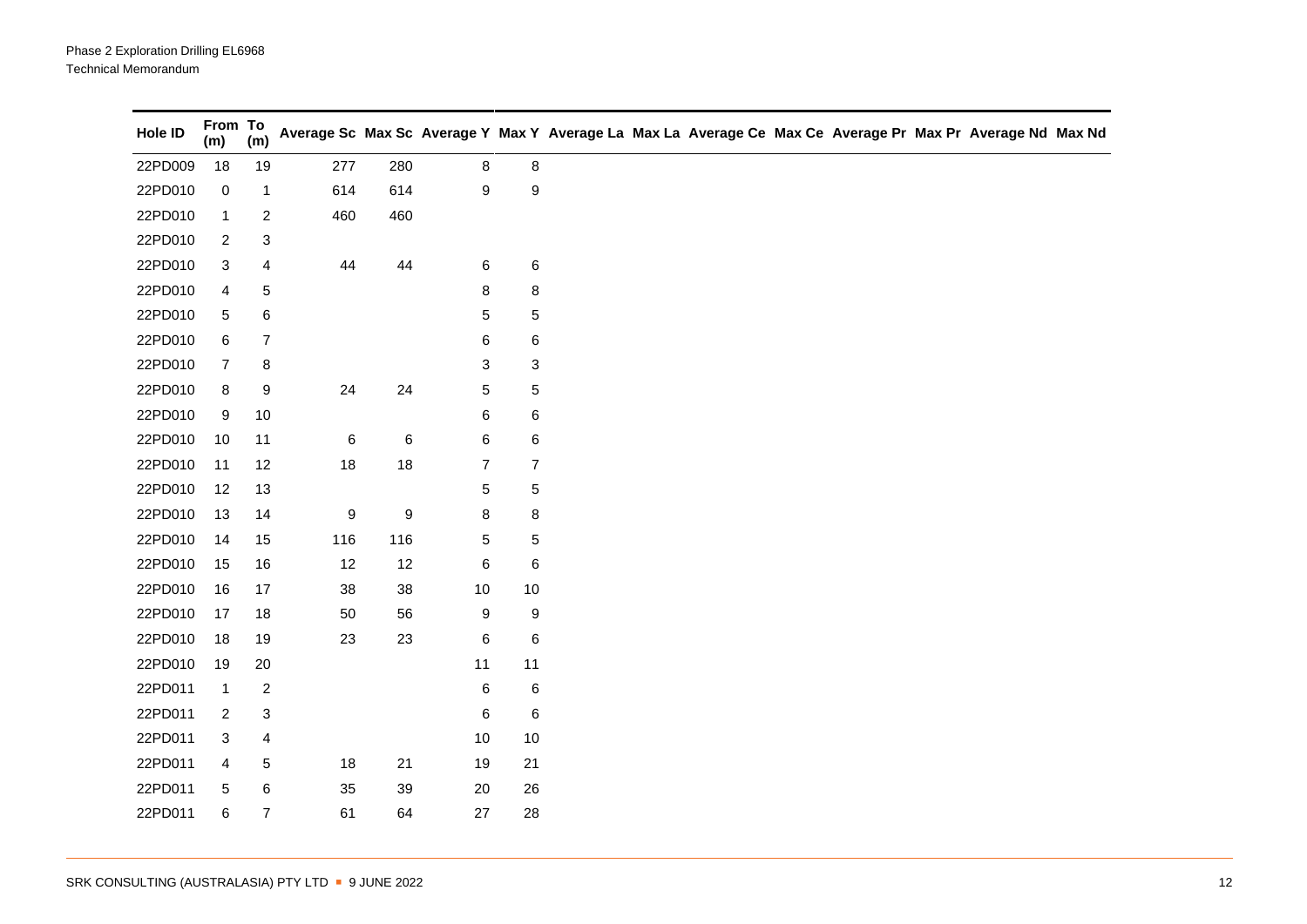| Hole ID | From To<br>(m) | (m)                     |     |     |                |                          |     |     |     |     |  | Average Sc Max Sc Average Y Max Y Average La Max La Average Ce Max Ce Average Pr Max Pr Average Nd Max Nd |     |
|---------|----------------|-------------------------|-----|-----|----------------|--------------------------|-----|-----|-----|-----|--|-----------------------------------------------------------------------------------------------------------|-----|
| 22PD011 | $\overline{7}$ | 8                       | 74  | 83  | 26             | 29                       |     |     |     |     |  |                                                                                                           |     |
| 22PD011 | 8              | 9                       | 16  | 22  | 33             | 41                       |     |     |     |     |  | 635                                                                                                       | 635 |
| 22PD011 | 10             | 11                      | 99  | 113 | 35             | 37                       |     |     |     |     |  |                                                                                                           |     |
| 22PD012 | 0              | $\mathbf{1}$            |     |     |                |                          |     |     |     |     |  |                                                                                                           |     |
| 22PD012 | $\mathbf{1}$   | $\overline{c}$          |     |     |                |                          |     |     |     |     |  |                                                                                                           |     |
| 22PD012 | 2              | 3                       |     |     |                |                          |     |     |     |     |  |                                                                                                           |     |
| 22PD012 | 3              | $\overline{\mathbf{4}}$ |     |     |                |                          |     |     |     |     |  |                                                                                                           |     |
| 22PD012 | 4              | 5                       |     |     | $\overline{7}$ | $\overline{\mathcal{I}}$ |     |     |     |     |  |                                                                                                           |     |
| 22PD012 | 5              | 6                       |     |     | $16\,$         | 16                       |     |     |     |     |  |                                                                                                           |     |
| 22PD012 | 6              | $\overline{7}$          | 34  | 36  | 26             | 30                       |     |     |     |     |  |                                                                                                           |     |
| 22PD012 | 7              | 8                       | 40  | 40  | 21             | 21                       |     |     |     |     |  |                                                                                                           |     |
| 22PD012 | 8              | 9                       | 310 | 463 | 38             | 44                       |     |     | 193 | 193 |  |                                                                                                           |     |
| 22PD012 | 9              | 10                      | 575 | 575 | 23             | 23                       |     |     |     |     |  |                                                                                                           |     |
| 22PD012 | $10$           | 11                      | 973 | 973 |                |                          |     |     |     |     |  |                                                                                                           |     |
| 22PD013 | 0              | $\mathbf{1}$            |     |     |                |                          |     |     |     |     |  |                                                                                                           |     |
| 22PD013 | $\mathbf{1}$   | $\overline{c}$          |     |     | 6              | 6                        |     |     |     |     |  |                                                                                                           |     |
| 22PD013 | 2              | 3                       | 78  | 78  | 9              | 9                        |     |     |     |     |  |                                                                                                           |     |
| 22PD013 | 3              | $\overline{4}$          | 78  | 78  | 8              | 8                        |     |     |     |     |  |                                                                                                           |     |
| 22PD013 | 4              | $\,$ 5 $\,$             | 37  | 37  | 11             | 11                       |     |     |     |     |  |                                                                                                           |     |
| 22PD013 | 5              | 6                       | 38  | 51  | 15             | 17                       |     |     |     |     |  |                                                                                                           |     |
| 22PD013 | 6              | $\overline{7}$          | 135 | 135 | 71             | 101                      | 158 | 158 | 159 | 159 |  |                                                                                                           |     |
| 22PD013 | $\overline{7}$ | 8                       | 623 | 831 | 76             | 103                      |     |     | 131 | 131 |  |                                                                                                           |     |
| 22PD013 | 8              | 9                       | 446 | 446 | 19             | 19                       |     |     |     |     |  |                                                                                                           |     |
| 22PD013 | 9              | $10$                    | 39  | 39  | 6              | 6                        |     |     |     |     |  |                                                                                                           |     |
| 22PD013 | 10             | 11                      | 207 | 207 | 9              | 9                        |     |     |     |     |  |                                                                                                           |     |
| 22PD013 | 11             | 12                      | 716 | 716 | 13             | 13                       |     |     |     |     |  |                                                                                                           |     |
| 22PD013 | 12             | 13                      | 701 | 701 | 15             | 15                       |     |     |     |     |  |                                                                                                           |     |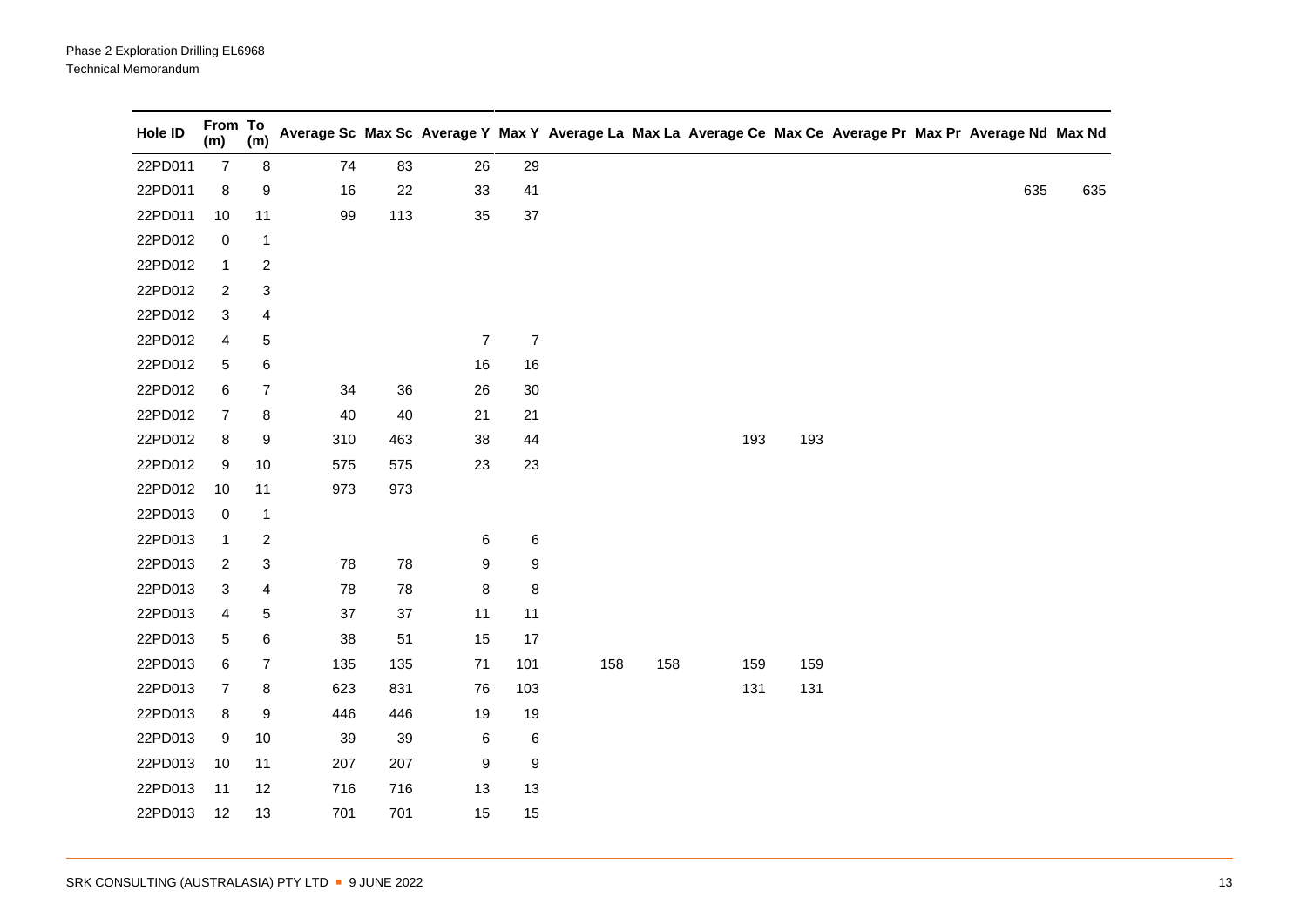| Hole ID | From To<br>(m)   | (m)                       |     |     |                |                  |     |     | Average Sc Max Sc Average Y Max Y Average La Max La Average Ce Max Ce Average Pr Max Pr Average Nd Max Nd |     |  |  |
|---------|------------------|---------------------------|-----|-----|----------------|------------------|-----|-----|-----------------------------------------------------------------------------------------------------------|-----|--|--|
| 22PD013 | 13               | 14                        | 790 | 820 | 10             | 12               |     |     |                                                                                                           |     |  |  |
| 22PD013 | 14               | 15                        | 463 | 463 | 8              | 8                |     |     |                                                                                                           |     |  |  |
| 22PD013 | 15               | 16                        | 561 | 621 | 12             | 12               |     |     |                                                                                                           |     |  |  |
| 22PD014 | $\boldsymbol{2}$ | $\ensuremath{\mathsf{3}}$ | 110 | 110 | 14             | 14               |     |     |                                                                                                           |     |  |  |
| 22PD014 | 3                | 4                         | 102 | 155 | 22             | 27               |     |     |                                                                                                           |     |  |  |
| 22PD014 | 4                | 5                         | 38  | 38  | $\bf 8$        | 8                |     |     |                                                                                                           |     |  |  |
| 22PD014 | 5                | 6                         | 58  | 58  | 13             | 13               |     |     |                                                                                                           |     |  |  |
| 22PD014 | 6                | 7                         | 234 | 234 | 15             | 15               |     |     |                                                                                                           |     |  |  |
| 22PD014 | 7                | 8                         | 263 | 263 | 14             | 14               |     |     |                                                                                                           |     |  |  |
| 22PD014 | 8                | 9                         | 248 | 248 | 12             | 12               |     |     |                                                                                                           |     |  |  |
| 22PD014 | 9                | $10$                      | 430 | 430 | 13             | 13               |     |     |                                                                                                           |     |  |  |
| 22PD014 | 10               | 11                        | 482 | 482 | 12             | 12               |     |     |                                                                                                           |     |  |  |
| 22PD015 | $\mathbf 0$      | $\mathbf{1}$              | 218 | 254 | $\overline{7}$ | 8                |     |     | 120                                                                                                       | 120 |  |  |
| 22PD015 | 1                | $\overline{c}$            | 40  | 42  | 30             | 44               |     |     | 184                                                                                                       | 184 |  |  |
| 22PD015 | 2                | 3                         | 831 | 989 | 61             | 73               |     |     |                                                                                                           |     |  |  |
| 22PD015 | 3                | 4                         | 800 | 800 | 9              | $\boldsymbol{9}$ |     |     |                                                                                                           |     |  |  |
| 22PD015 | 4                | 5                         | 779 | 779 |                |                  |     |     |                                                                                                           |     |  |  |
| 22PD015 | 5                | 6                         | 682 | 682 | $\,$ 5 $\,$    | $\mathbf 5$      |     |     |                                                                                                           |     |  |  |
| 22PD015 | 6                | 7                         | 606 | 606 | 11             | 11               |     |     |                                                                                                           |     |  |  |
| 22PD015 | $\overline{7}$   | 8                         | 644 | 644 | 13             | 13               |     |     |                                                                                                           |     |  |  |
| 22PD016 | $\pmb{0}$        | $\mathbf{1}$              |     |     | 17             | 18               |     |     |                                                                                                           |     |  |  |
| 22PD016 | $\mathbf{1}$     | $\overline{c}$            |     |     |                |                  |     |     |                                                                                                           |     |  |  |
| 22PD016 | $\overline{c}$   | 3                         | 73  | 96  | 12             | 13               |     |     |                                                                                                           |     |  |  |
| 22PD016 | 3                | 4                         | 61  | 67  | 15             | 18               |     |     |                                                                                                           |     |  |  |
| 22PD016 | 4                | 5                         | 26  | 39  | 16             | $20\,$           |     |     |                                                                                                           |     |  |  |
| 22PD016 | 5                | 6                         | 59  | 81  | 26             | 31               |     |     |                                                                                                           |     |  |  |
| 22PD016 | 6                | $\overline{7}$            | 123 | 200 | 69             | 93               | 249 | 249 | 285                                                                                                       | 325 |  |  |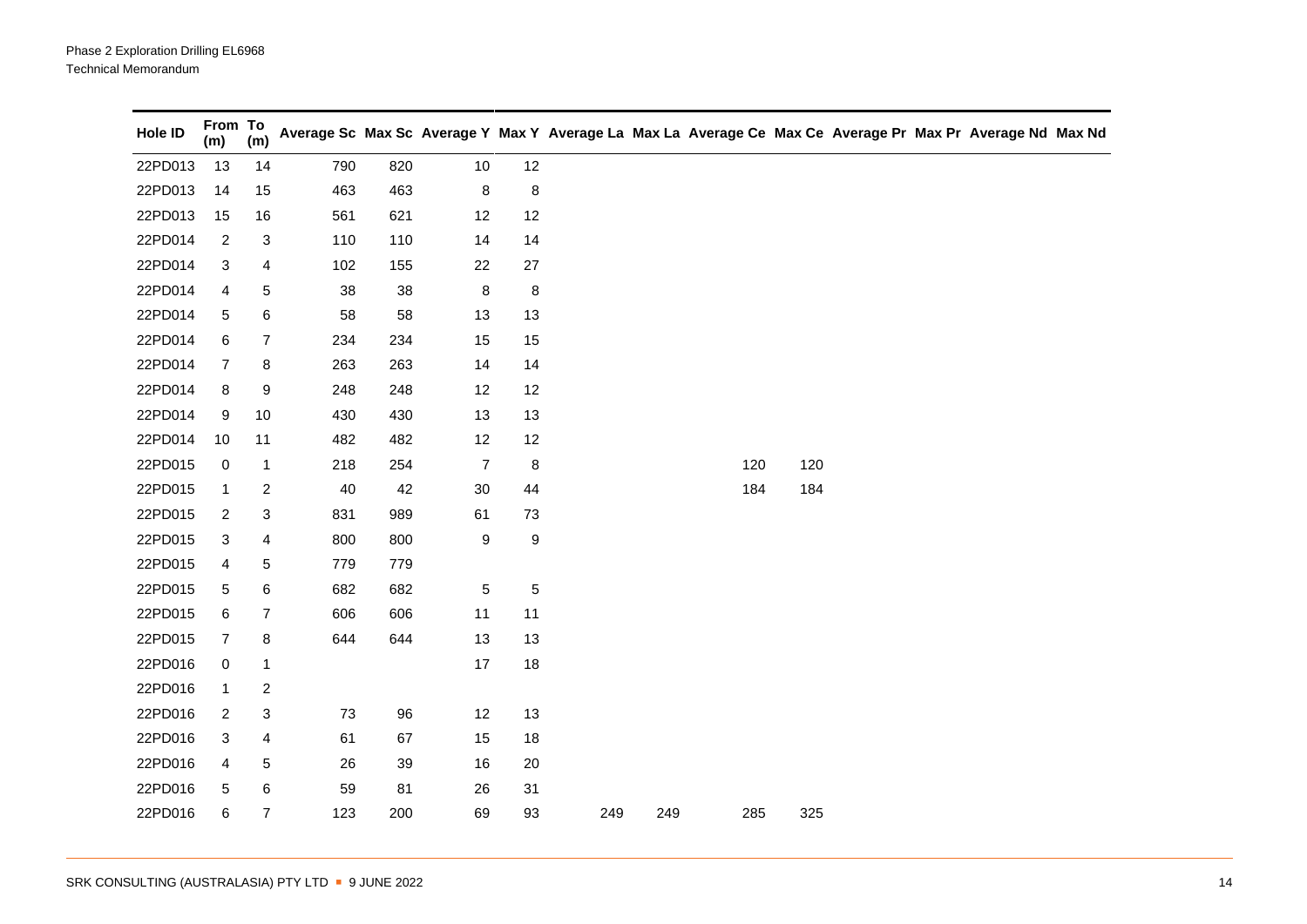| Hole ID | From To<br>(m) | (m)                     |      |     |                |                         | Average Sc Max Sc Average Y Max Y Average La Max La Average Ce Max Ce Average Pr Max Pr Average Nd Max Nd |     |     |  |     |     |
|---------|----------------|-------------------------|------|-----|----------------|-------------------------|-----------------------------------------------------------------------------------------------------------|-----|-----|--|-----|-----|
| 22PD016 | $\overline{7}$ | 8                       | 564  | 684 | 15             | 19                      |                                                                                                           |     |     |  |     |     |
| 22PD016 | 8              | 9                       | 291  | 296 | $10$           | 10                      |                                                                                                           |     |     |  |     |     |
| 22PD016 | 9              | 10                      | 449  | 449 | 12             | 12                      |                                                                                                           |     |     |  |     |     |
| 22PD016 | 10             | 11                      | 588  | 588 | $\overline{7}$ | $\overline{7}$          |                                                                                                           |     |     |  |     |     |
| 22PD017 | $\pmb{0}$      | $\mathbf{1}$            |      |     | 4              | $\overline{\mathbf{4}}$ |                                                                                                           |     |     |  |     |     |
| 22PD017 | $\mathbf{1}$   | $\overline{c}$          | 34   | 34  | $\overline{7}$ | $\boldsymbol{9}$        |                                                                                                           |     |     |  |     |     |
| 22PD017 | $\overline{c}$ | 3                       |      |     |                |                         |                                                                                                           |     |     |  |     |     |
| 22PD017 | 3              | 4                       | 14   | 14  | 6              | $\,6$                   |                                                                                                           |     |     |  |     |     |
| 22PD017 | 4              | 5                       |      |     |                |                         |                                                                                                           |     |     |  |     |     |
| 22PD017 | 5              | $\,6$                   |      |     | 24             | 29                      |                                                                                                           |     |     |  |     |     |
| 22PD017 | 6              | $\overline{7}$          | 16   | 16  | 65             | 100                     |                                                                                                           | 323 | 493 |  |     |     |
| 22PD017 | $\overline{7}$ | 8                       | 14   | 15  | 49             | 53                      |                                                                                                           | 121 | 135 |  |     |     |
| 22PD017 | 8              | 9                       | $18$ | 18  | 60             | 60                      |                                                                                                           | 174 | 174 |  |     |     |
| 22PD017 | 9              | 10                      | 122  | 182 | 50             | 56                      |                                                                                                           | 397 | 397 |  |     |     |
| 22PD017 | 10             | 11                      | 223  | 223 | 17             | 17                      |                                                                                                           |     |     |  |     |     |
| 22PD017 | 11             | 12                      | 298  | 313 | $17$           | $20\,$                  |                                                                                                           |     |     |  |     |     |
| 22PD017 | 12             | 13                      | 530  | 530 | $10$           | 10                      |                                                                                                           |     |     |  |     |     |
| 22PD017 | 13             | 14                      | 415  | 470 | 6              | $\overline{7}$          |                                                                                                           |     |     |  |     |     |
| 22PD017 | 14             | 15                      | 429  | 429 | 14             | $14$                    |                                                                                                           |     |     |  |     |     |
| 22PD017 | 15             | 16                      | 467  | 467 | $\overline{7}$ | $\overline{7}$          |                                                                                                           |     |     |  |     |     |
| 22PD017 | 16             | 17                      | 525  | 539 | $\overline{7}$ | 8                       |                                                                                                           |     |     |  |     |     |
| 22PD018 | $\pmb{0}$      | $\mathbf{1}$            | 328  | 387 | 9              | 10                      |                                                                                                           |     |     |  |     |     |
| 22PD018 | $\mathbf{1}$   | $\overline{\mathbf{c}}$ | 129  | 152 | 40             | 44                      |                                                                                                           | 132 | 132 |  |     |     |
| 22PD018 | $\overline{c}$ | 3                       | 127  | 188 | 17             | 18                      |                                                                                                           | 113 | 113 |  |     |     |
| 22PD018 | 3              | 4                       | 733  | 792 | 31             | $33\,$                  |                                                                                                           |     |     |  | 612 | 612 |
| 22PD018 | 4              | 5                       | 725  | 756 | 31             | 31                      |                                                                                                           |     |     |  |     |     |
| 22PD018 | 5              | 6                       | 540  | 551 | 24             | 24                      |                                                                                                           |     |     |  |     |     |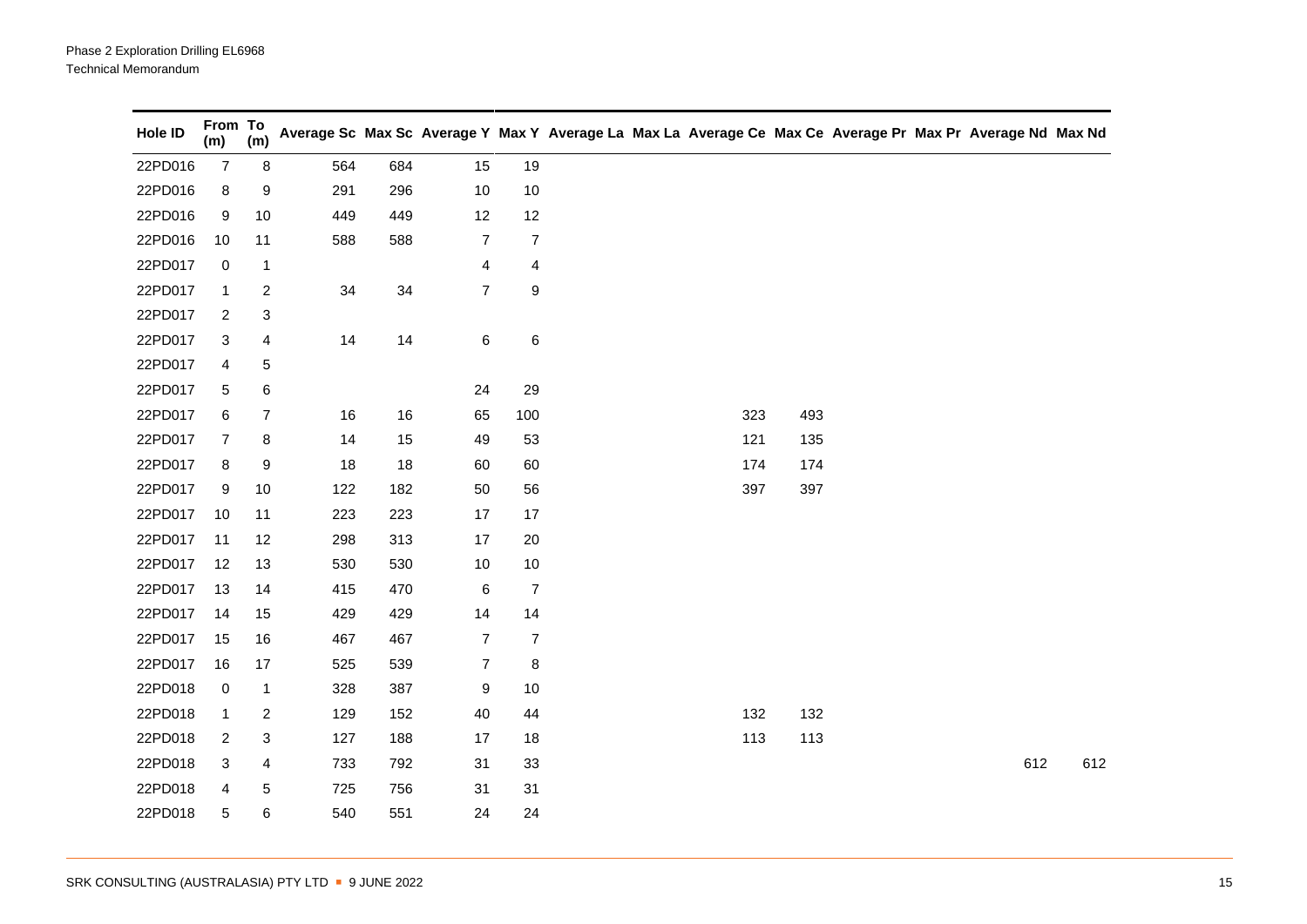| Hole ID | From To<br>(m) | (m)                     |     |     |                |                  | Average Sc Max Sc Average Y Max Y Average La Max La Average Ce Max Ce Average Pr Max Pr Average Nd Max Nd |     |     |  |  |
|---------|----------------|-------------------------|-----|-----|----------------|------------------|-----------------------------------------------------------------------------------------------------------|-----|-----|--|--|
| 22PD018 | 6              | $\boldsymbol{7}$        | 569 | 569 | 20             | 20               |                                                                                                           |     |     |  |  |
| 22PD018 | 7              | 8                       | 606 | 736 | 22             | 25               |                                                                                                           |     |     |  |  |
| 22PD018 | 8              | 9                       | 388 | 388 | 29             | 29               |                                                                                                           | 89  | 89  |  |  |
| 22PD018 | 9              | 10                      | 678 | 758 | 12             | 13               |                                                                                                           |     |     |  |  |
| 22PD018 | 10             | 11                      | 696 | 696 | 17             | 17               |                                                                                                           |     |     |  |  |
| 22PD018 | 11             | 12                      | 533 | 533 | 6              | $\,6$            |                                                                                                           |     |     |  |  |
| 22PD018 | 12             | 13                      | 633 | 670 | $10$           | 11               |                                                                                                           |     |     |  |  |
| 22PD018 | 13             | 14                      | 525 | 542 | 8              | 10               |                                                                                                           |     |     |  |  |
| 22PD019 | 0              | $\mathbf{1}$            | 300 | 300 |                |                  |                                                                                                           |     |     |  |  |
| 22PD019 | $\mathbf{1}$   | $\boldsymbol{2}$        | 386 | 388 | $\overline{7}$ | 8                |                                                                                                           |     |     |  |  |
| 22PD019 | $\overline{2}$ | 3                       | 338 | 341 | 6              | $\overline{7}$   |                                                                                                           |     |     |  |  |
| 22PD019 | 3              | $\overline{\mathbf{r}}$ | 49  | 49  |                |                  |                                                                                                           |     |     |  |  |
| 22PD019 | 5              | 6                       | 19  | 19  | 4              | $\mathbf 5$      |                                                                                                           |     |     |  |  |
| 22PD019 | 6              | 7                       | 78  | 78  | 5              | 5                |                                                                                                           |     |     |  |  |
| 22PD019 | 7              | 8                       | 81  | 91  | 6              | $\overline{7}$   |                                                                                                           |     |     |  |  |
| 22PD019 | 8              | 9                       | 48  | 48  | $\overline{7}$ | $\overline{7}$   |                                                                                                           | 101 | 101 |  |  |
| 22PD019 | 9              | 10                      | 29  | 29  | $\overline{7}$ | $\overline{7}$   |                                                                                                           |     |     |  |  |
| 22PD019 | 10             | 11                      | 33  | 41  | $\overline{7}$ | 8                |                                                                                                           |     |     |  |  |
| 22PD019 | 11             | 12                      | 24  | 24  | 6              | 6                |                                                                                                           |     |     |  |  |
| 22PD019 | 12             | 13                      | 22  | 24  | 11             | 11               |                                                                                                           | 145 | 145 |  |  |
| 22PD019 | 13             | 14                      | 60  | 66  | 12             | 15               |                                                                                                           |     |     |  |  |
| 22PD019 | 14             | 15                      | 499 | 499 | 9              | $\boldsymbol{9}$ |                                                                                                           |     |     |  |  |
| 22PD019 | 15             | 16                      | 544 | 559 | 8              | 8                |                                                                                                           |     |     |  |  |
| 22PD019 | 16             | 17                      | 703 | 715 | 6              | 6                |                                                                                                           |     |     |  |  |
| 22PD019 | 17             | 18                      | 448 | 448 | $\overline{7}$ | $\overline{7}$   |                                                                                                           |     |     |  |  |
| 22PD019 | 18             | 19                      | 651 | 695 | $\overline{7}$ | 8                |                                                                                                           |     |     |  |  |
| 22PD019 | 21             | 22                      | 575 | 610 | 6              | 6                |                                                                                                           |     |     |  |  |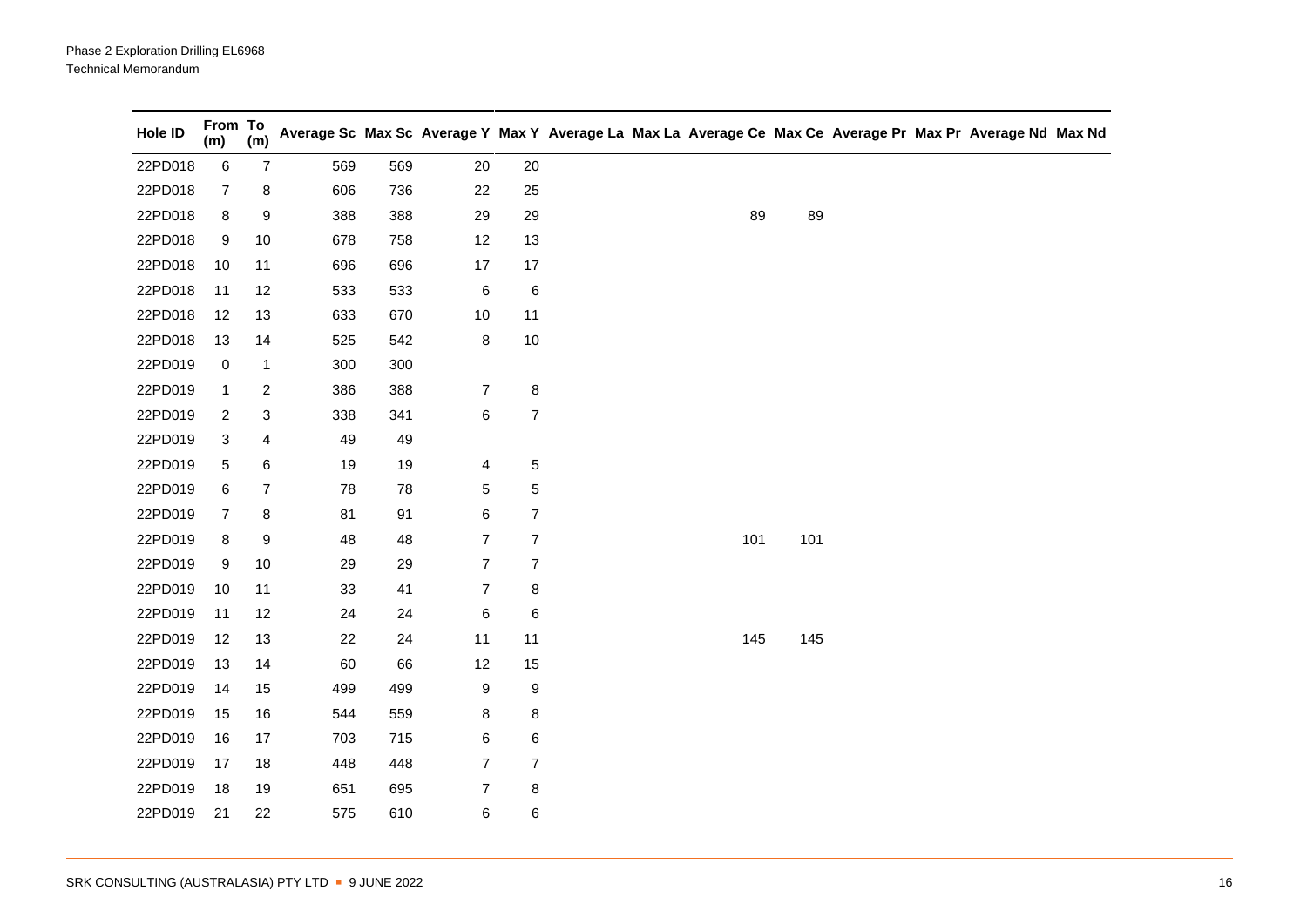| Hole ID | From To<br>(m)   | (m)              |        |        |                |                          |     |     | Average Sc Max Sc Average Y Max Y Average La Max La Average Ce Max Ce Average Pr Max Pr Average Nd Max Nd |       |  |       |       |
|---------|------------------|------------------|--------|--------|----------------|--------------------------|-----|-----|-----------------------------------------------------------------------------------------------------------|-------|--|-------|-------|
| 22PD019 | 23               | 24               | 700    | 700    |                |                          |     |     |                                                                                                           |       |  |       |       |
| 22PD019 | 24               | 25               | 676    | 747    | 4              | $\overline{\mathbf{4}}$  |     |     |                                                                                                           |       |  |       |       |
| 22PD020 | $\boldsymbol{0}$ | $\mathbf{1}$     | 249    | 254    | 6              | $\overline{7}$           |     |     |                                                                                                           |       |  |       |       |
| 22PD020 | $\mathbf{1}$     | $\overline{c}$   | 213    | 226    | 9              | $10$                     |     |     |                                                                                                           |       |  |       |       |
| 22PD020 | $\overline{2}$   | 3                | 144    | 170    | 5              | $\,$ 5 $\,$              |     |     |                                                                                                           |       |  |       |       |
| 22PD020 | 3                | 4                | 47     | 49     |                |                          |     |     |                                                                                                           |       |  |       |       |
| 22PD020 | 4                | 5                |        |        | 6              | $\overline{\mathcal{I}}$ |     |     |                                                                                                           |       |  |       |       |
| 22PD020 | 5                | 6                |        |        | 9              | $\boldsymbol{9}$         |     |     |                                                                                                           |       |  |       |       |
| 22PD020 | 6                | $\boldsymbol{7}$ | 29     | 29     | $\overline{7}$ | 8                        |     |     |                                                                                                           |       |  |       |       |
| 22PD020 | $\overline{7}$   | 8                | 80     | 80     | 5              | 6                        |     |     |                                                                                                           |       |  |       |       |
| 22PD020 | 8                | 9                | 31     | 34     | 33             | 58                       | 333 | 374 | 1,036                                                                                                     | 1,814 |  | 1,203 | 1,526 |
| 22PD020 | 9                | $10$             | 39     | 53     | 48             | 70                       |     |     | 244                                                                                                       | 381   |  |       |       |
| 22PD020 | 10               | 11               | 177    | 204    | 38             | 58                       | 126 | 126 | 406                                                                                                       | 406   |  | 737   | 737   |
| 22PD020 | 12               | 13               | 316    | 453    | 14             | 15                       |     |     |                                                                                                           |       |  |       |       |
| 22PD020 | 13               | 14               | 362    | 370    | 24             | 28                       |     |     | 158                                                                                                       | 185   |  |       |       |
| 106088  |                  | 84               | 519    | 519    | 14             | 14                       |     |     | 142                                                                                                       | 142   |  |       |       |
| 106089  |                  | 14               |        |        | 17             | 17                       |     |     |                                                                                                           |       |  |       |       |
| 106089  |                  | 15               |        |        | 19             | 19                       |     |     |                                                                                                           |       |  |       |       |
| 106089  |                  | $16$             | $72\,$ | $72\,$ | $17\,$         | $17$                     |     |     |                                                                                                           |       |  |       |       |
| 300932  |                  | 13               |        |        |                |                          |     |     |                                                                                                           |       |  |       |       |
| 300932  |                  | 13               |        |        |                |                          |     |     |                                                                                                           |       |  |       |       |
| 300932  |                  | 13               | 435    | 647    | 29             | 41                       |     |     |                                                                                                           |       |  |       |       |
| 300933  |                  | 16               | 15     | 15     | 21             | 21                       |     |     |                                                                                                           |       |  |       |       |
| 300933  |                  | $16\,$           | 26     | $26\,$ | 19             | 19                       |     |     |                                                                                                           |       |  |       |       |
| 300933  |                  | 16               | 71     | 71     | $10$           | $10$                     |     |     |                                                                                                           |       |  |       |       |
| 300933  |                  | $16\,$           | 97     | 97     | 8              | 8                        |     |     |                                                                                                           |       |  |       |       |
| 300933  |                  | 17               | 433    | 433    |                |                          |     |     |                                                                                                           |       |  |       |       |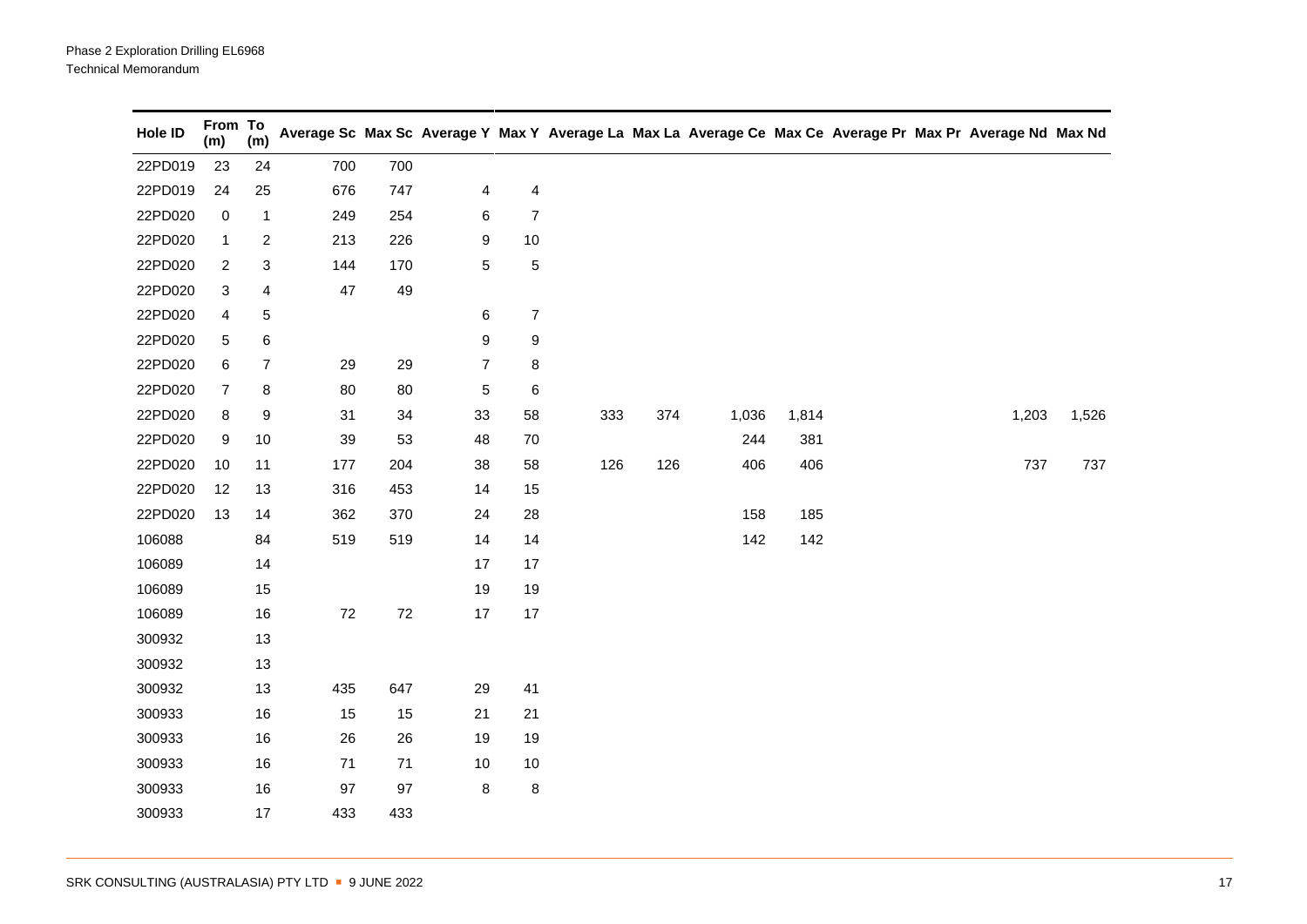| Hole ID | From To<br>(m)            | (m)                     |             |      |        |                  |     |     | Average Sc Max Sc Average Y Max Y Average La Max La Average Ce Max Ce Average Pr Max Pr Average Nd Max Nd |     |  |     |     |
|---------|---------------------------|-------------------------|-------------|------|--------|------------------|-----|-----|-----------------------------------------------------------------------------------------------------------|-----|--|-----|-----|
| 300933  |                           | 17                      | 960         | 960  |        |                  |     |     |                                                                                                           |     |  |     |     |
| 320923  |                           | 6                       | $12$        | $12$ | 72     | 74               | 132 | 132 | 223                                                                                                       | 249 |  |     |     |
| 320923  |                           | $\boldsymbol{7}$        | 88          | 88   | 84     | 89               | 182 | 253 | 275                                                                                                       | 294 |  | 785 | 785 |
| 320923  |                           | $\boldsymbol{7}$        | 263         | 346  | 108    | 137              |     |     |                                                                                                           |     |  |     |     |
| 320923  |                           | $\bf 8$                 | 204         | 206  | 48     | 53               |     |     | 171                                                                                                       | 171 |  |     |     |
| 46828   | 13                        | 15                      |             |      | 12     | 12               |     |     |                                                                                                           |     |  |     |     |
| 46828   | 15                        | 20                      | $17$        | 17   | 80     | 97               | 135 | 163 | 174                                                                                                       | 213 |  |     |     |
| 46829   | 18                        | 40                      |             |      | 9      | $\boldsymbol{9}$ |     |     |                                                                                                           |     |  |     |     |
| 46829   | 37                        | 45                      |             |      | $16\,$ | $16\,$           |     |     |                                                                                                           |     |  |     |     |
| 46829   | 45                        | 48                      | 508         | 508  |        |                  |     |     |                                                                                                           |     |  |     |     |
| 46830   | 14                        | 55                      | 199         | 199  | 23     | 23               |     |     |                                                                                                           |     |  |     |     |
| 46830   | 55                        | 58                      | 115         | 115  | 20     | $20\,$           |     |     |                                                                                                           |     |  |     |     |
| 46830   | $\,6$                     | 14                      | $\,$ 5 $\,$ | 5    |        |                  |     |     |                                                                                                           |     |  |     |     |
| 46831   | 15                        | 33                      |             |      | 3      | 3                |     |     |                                                                                                           |     |  |     |     |
| 46831   | 33                        | 42                      |             |      | 13     | 13               |     |     |                                                                                                           |     |  |     |     |
| 46831   | 42                        | 45                      | 597         | 597  | 6      | $\,6\,$          |     |     |                                                                                                           |     |  |     |     |
| 55160   | $\mathsf{O}$              | 104                     | 814         | 814  | 22     | 22               |     |     |                                                                                                           |     |  |     |     |
| 590409  | 0                         | $\overline{7}$          | 32          | 32   | 81     | 89               |     |     | 162                                                                                                       | 162 |  |     |     |
| 59399   | $\ensuremath{\mathsf{3}}$ | $\overline{\mathbf{4}}$ | $\,$ 8 $\,$ | 8    | 9      | 9                |     |     |                                                                                                           |     |  |     |     |
| 59399   | 4                         | 6                       | 12          | 12   | 12     | 12               |     |     |                                                                                                           |     |  |     |     |
| 59399   | $\,6\,$                   | $\boldsymbol{7}$        |             |      | $14$   | $14$             |     |     |                                                                                                           |     |  |     |     |
| 59399   | $\overline{7}$            | $\overline{7}$          |             |      | 9      | 9                |     |     |                                                                                                           |     |  |     |     |
| 59399   | $\overline{7}$            | $\bf 8$                 |             |      | 29     | 31               |     |     |                                                                                                           |     |  |     |     |
| 59399   | $\bf 8$                   | 9                       |             |      | $18$   | 20               |     |     |                                                                                                           |     |  |     |     |
| 59399   | 9                         | 9                       | $10$        | 11   | 19     | 19               |     |     |                                                                                                           |     |  |     |     |
| 59399   | 9                         | 11                      |             |      | 8      | 8                |     |     |                                                                                                           |     |  |     |     |
| 59399   | 11                        | 12                      |             |      | 23     | 24               |     |     |                                                                                                           |     |  |     |     |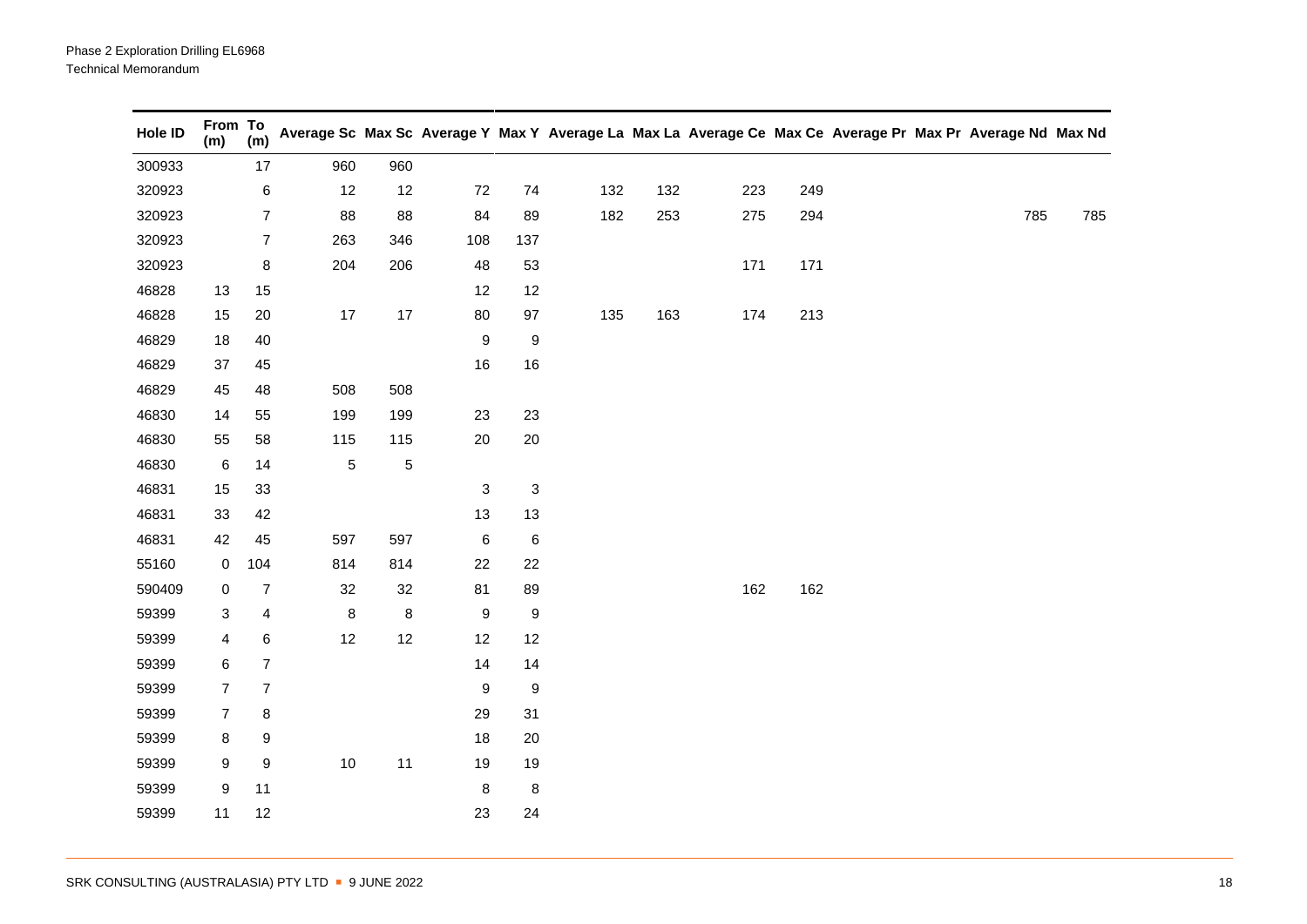| Hole ID | From To<br>(m)          | (m)                       |                  |                  |         |         |     |       |       |       |     |                          | Average Sc Max Sc Average Y Max Y Average La Max La Average Ce Max Ce Average Pr Max Pr Average Nd Max Nd |       |
|---------|-------------------------|---------------------------|------------------|------------------|---------|---------|-----|-------|-------|-------|-----|--------------------------|-----------------------------------------------------------------------------------------------------------|-------|
| 59399   | 12                      | 15                        | $\bf 8$          | 8                | 23      | 24      |     |       |       |       |     |                          |                                                                                                           |       |
| 59399   | 15                      | 18                        |                  |                  | 42      | 45      |     |       | 119   | 119   |     |                          |                                                                                                           |       |
| 59399   | 18                      | 19                        |                  |                  | 31      | 33      |     |       | 107   | 107   |     |                          |                                                                                                           |       |
| 59399   | 19                      | $20\,$                    |                  |                  | 14      | 19      |     |       |       |       |     |                          |                                                                                                           |       |
| 59399   | 20                      | 23                        |                  |                  | 27      | 31      |     |       |       |       |     |                          |                                                                                                           |       |
| 59399   | 23                      | 26                        | 405              | 405              | 16      | $20\,$  |     |       |       |       |     |                          |                                                                                                           |       |
| 59399   | $\overline{c}$          | $\ensuremath{\mathsf{3}}$ |                  |                  | 11      | 11      |     |       |       |       |     |                          |                                                                                                           |       |
| 59399   | 26                      | 29                        | 259              | 309              | $\bf 8$ | $\,8\,$ |     |       |       |       |     |                          |                                                                                                           |       |
| 59400   | $\overline{c}$          | 3                         | 81               | 119              | 11      | 13      |     |       |       |       |     |                          |                                                                                                           |       |
| 59400   | 3                       | 4                         |                  |                  |         |         |     |       |       |       |     |                          |                                                                                                           |       |
| 59400   | $\overline{\mathbf{4}}$ | $\boldsymbol{7}$          | 21               | 28               | 148     | 247     | 163 | 204   | 1,130 | 1,759 |     |                          |                                                                                                           |       |
| 59400   | $\overline{7}$          | $\overline{7}$            | 24               | 24               | 63      | 78      | 101 | 101   |       |       |     |                          |                                                                                                           |       |
| 59400   | 8                       | 8                         |                  |                  | 14      | 14      |     |       |       |       |     |                          |                                                                                                           |       |
| 62205   | 39                      | 42                        |                  |                  | 18      | 18      |     |       |       |       |     |                          |                                                                                                           |       |
| 62205   | 42                      | 46                        | 223              | 223              | 16      | 16      |     |       |       |       |     |                          |                                                                                                           |       |
| 62205   | 46                      | 52                        |                  |                  |         |         |     |       |       |       |     |                          |                                                                                                           |       |
| 69033   | $\overline{c}$          | $\ensuremath{\mathsf{3}}$ | $12$             | 12               | 26      | 26      |     |       |       |       |     |                          |                                                                                                           |       |
| 69033   | 3                       | 8                         |                  |                  | 28      | 29      |     |       |       |       |     |                          |                                                                                                           |       |
| 69033   | 8                       | 9                         | 17               | 17               | 172     | 187     | 210 | 241   | 298   | 361   |     |                          |                                                                                                           |       |
| 69034   | 9                       | $\boldsymbol{7}$          | $\boldsymbol{9}$ | $\boldsymbol{9}$ | 12      | 15      |     |       |       |       |     |                          |                                                                                                           |       |
| 69034   | $\overline{7}$          | $\overline{7}$            | 34               | 51               | 312     | 448     | 975 | 1,280 | 3,588 | 5,136 | 464 | 607                      | 4,084                                                                                                     | 5,744 |
| 69034   | $\overline{7}$          | 9                         |                  |                  | 75      | 75      |     |       | 429   | 464   |     |                          | 583                                                                                                       | 583   |
| 69040   | 12                      | 12                        | 29               | 29               | 175     | 187     |     |       |       |       |     |                          |                                                                                                           |       |
| 69040   | 12                      | 15                        | $\overline{7}$   | 8                | 27      | 31      |     |       | 102   | 111   |     |                          |                                                                                                           |       |
| 69040   | 15                      | 16                        |                  |                  | 47      | 56      |     |       |       |       |     |                          |                                                                                                           |       |
| 69079   | 4                       | $\boldsymbol{7}$          |                  |                  | 38      | 40      |     |       | 187   | 187   |     |                          |                                                                                                           |       |
| 69079   | $\overline{7}$          | $10$                      | 107              | 111              | 55      | 58      |     |       | 163   | 163   |     | $\overline{\phantom{a}}$ |                                                                                                           |       |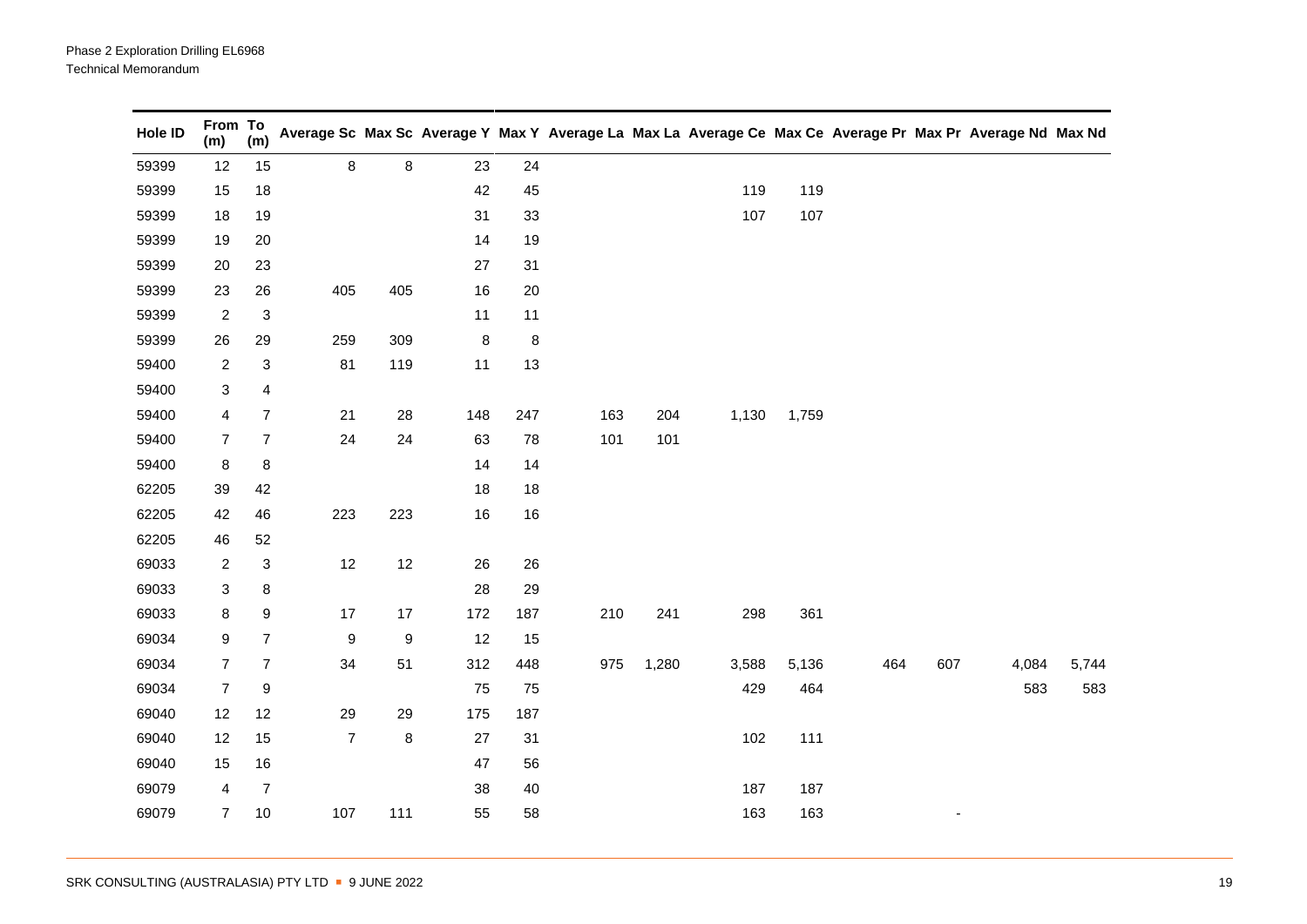| Hole ID | From To<br>(m) | (m)            |     |     |     |     |     |     | Average Sc Max Sc Average Y Max Y Average La Max La Average Ce Max Ce Average Pr Max Pr Average Nd Max Nd |     |  |  |
|---------|----------------|----------------|-----|-----|-----|-----|-----|-----|-----------------------------------------------------------------------------------------------------------|-----|--|--|
| 69088   | 5              | 6              | 104 | 129 | 173 | 195 | 226 | 301 | 441                                                                                                       | 518 |  |  |
| 69399   | 13             | 18             | 7   | 7   | 45  | 50  |     |     | 153                                                                                                       | 153 |  |  |
| 74252   | $\overline{2}$ | 6              | 685 | 685 | 13  | 13  |     |     |                                                                                                           |     |  |  |
| 76898   | $\overline{2}$ | 3              | 852 | 852 | 21  | 21  |     |     |                                                                                                           |     |  |  |
| 76898   | 0              | $\mathbf 1$    |     |     | 19  | 19  |     |     |                                                                                                           |     |  |  |
| 76898   | $\mathbf{1}$   | $\mathbf{1}$   | 8   | 8   | 19  | 19  |     |     |                                                                                                           |     |  |  |
| 76898   | 1.             | 1              |     |     | 65  | 65  |     |     |                                                                                                           |     |  |  |
| 76898   | 1.             | 1              | 19  | 19  | 59  | 59  |     |     | 124                                                                                                       | 124 |  |  |
| 76898   | 1.             | $\overline{2}$ | 30  | 30  | 60  | 60  |     |     |                                                                                                           |     |  |  |
| 76898   | $\overline{2}$ | $\overline{c}$ | 116 | 175 | 76  | 77  |     |     | 151                                                                                                       | 151 |  |  |
| 76906   | 0              | 27             | 492 | 492 |     |     |     |     |                                                                                                           |     |  |  |
| 76908   | 0              | 30             | 455 | 455 |     |     |     |     |                                                                                                           |     |  |  |
| 76909   | 0              | 15             |     |     |     |     |     |     |                                                                                                           |     |  |  |

#### Sources: SRK

Notes: Results are from pXRF analysis and do not represent assayed values. Null or blank values represent values below detection. Only the REE analysed by pXRF are displayed in this table.